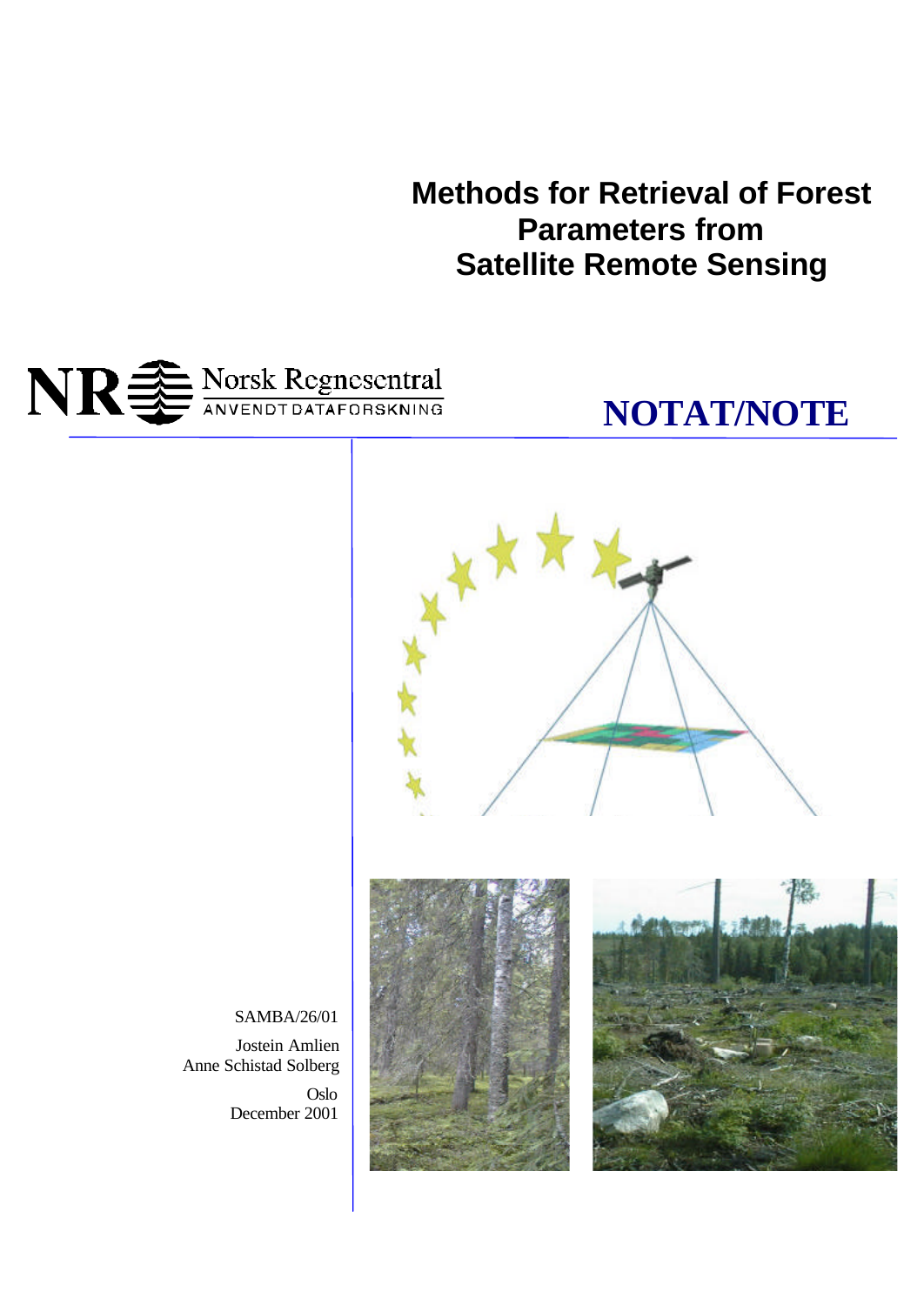

# **NR-notat**/NR Note

### **Tittel**/Title:

Methods for retrieval of forest parameters from satellite remote sensing

**Dato**/Date: December **År**/Year: 2001 **Notat nr**/ Note no: SAMBA/26/01

### **Forfatter**/Author:

Jostein Amlien Anne Schistad Solberg

#### **Sammendrag**/Abstract:

One of the key questions in the FOREMMS project, is what kind of forest parameters satellite sensors can provide. In this note, we review previous approaches to estimation of forest parameters from existing satellite optical data, and discuss basic methodological technology and further research needs. The most fundamental parameter to FOREMMS is the forest cover, which can be derived from a classification of forest type or land cover. This review also includes methods for estimation of forest coverage fraction, and classification of forest type from time series. Biomass and wood volume can be estimated by regression models or by kNN interpolation models. Leaf Area Index (LAI) is a key biophysical variable. Many methods are based on empirical relationship between vegetation indices and LAI. However, the most promising methods seem to be the physically founded ones that have been developed for the production of the standard MODIS LAI product. Detection of forest changes and damages involves time-series of images and separation of effects like seasonal responses of the vegetation, interannual variability, and directional change. Deforestation and afforestation can be detected by comparing a classified forest image to the CORINE land cover database. Biodiversity can be mapped from three parameters named 'dominance', 'contagion' and 'fractal dimension'.

We then discuss classification algorithms and algorithms for estimating a continuous parameter. For classification we suggest the Gaussian ML and Haslett's contextual MAP classifier. We also briefly discuss multi-resolution analysis, multi-temporal image classification models and data fusion models. For estimation of a continuous parameter we suggest general regression models that can use local models for spatial context, e.g. by using Markov random field models. This approach would use the same methodological framework as proposed for spatial context and ancillary data in image classification.

| Emneord/Keywords:                    | Fjernmåling / remote sensing<br>Skogparametre / forest parameters |
|--------------------------------------|-------------------------------------------------------------------|
| Tilgjengelighet/Availability:        | Apen / open                                                       |
| <b>Prosjektnr./Project no.:</b>      | 900500                                                            |
| <b>Satsningsfelt/Research field:</b> | Fjernmåling / remote sensing                                      |
| <b>Antall sider/No. of pages:</b>    | 29                                                                |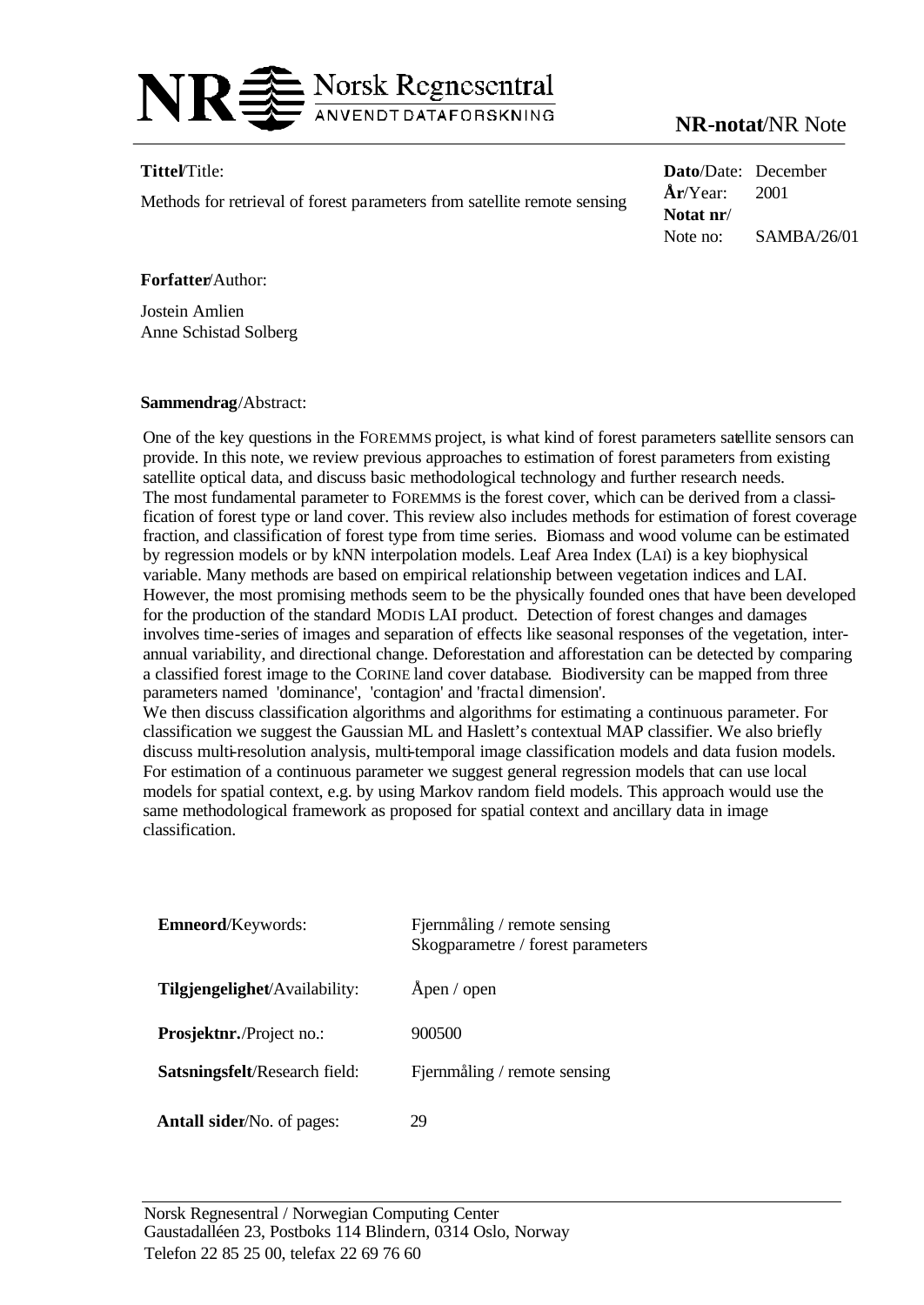# **Contents**

| 1.     |                         |    |
|--------|-------------------------|----|
| 2.     |                         |    |
| 2.1.1. |                         |    |
| 2.1.2. |                         |    |
| 2.2.   |                         |    |
| 2.2.1. |                         |    |
| 2.2.2. |                         |    |
| 2.2.3. |                         |    |
| 2.2.4. |                         |    |
| 2.3.   |                         |    |
| 2.3.1. |                         |    |
| 2.3.2. |                         |    |
| 2.3.3. |                         |    |
| 2.4.   |                         |    |
| 2.4.1. |                         |    |
| 2.4.2. |                         |    |
| 2.4.3. |                         |    |
|        |                         |    |
| 2.5.1. |                         |    |
| 2.5.2. |                         |    |
| 2.5.3. |                         |    |
| 2.6.   |                         |    |
| 2.6.1. |                         |    |
| 2.6.2. |                         |    |
| 2.6.3. |                         |    |
| 2.7.   |                         |    |
| 2.7.1. | $Introduction \dots 30$ |    |
| 2.7.2. |                         |    |
| 3.     |                         |    |
| 3.1.   |                         |    |
| 3.1.1. |                         |    |
| 3.1.2. |                         |    |
| 3.1.3. |                         |    |
| 3.2.   |                         |    |
| 3.3.   |                         |    |
| 4.     | References.             | 25 |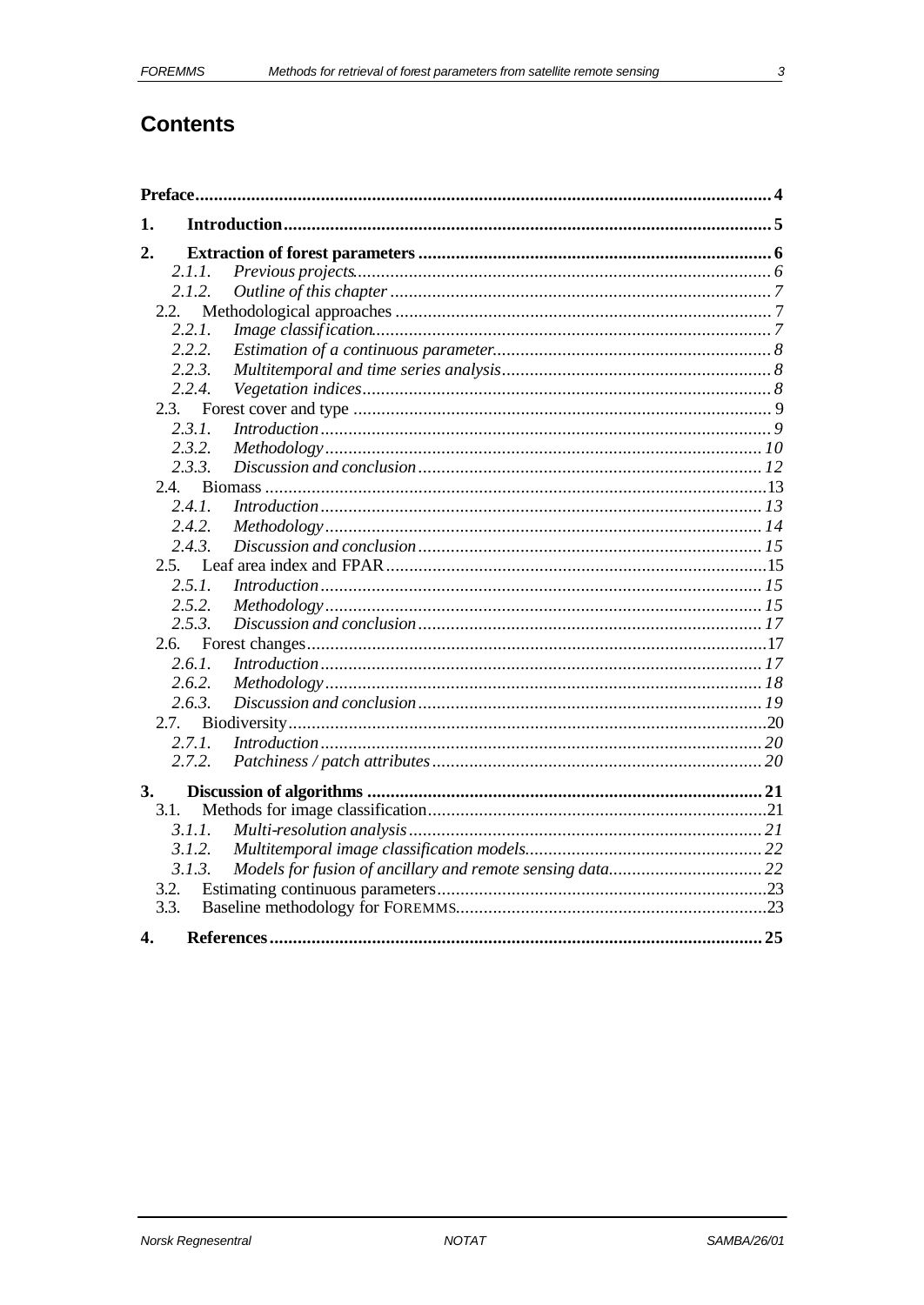# **Preface**

This report is written as a part of the FOREMMS project. Its purpose was initially to give a general documentation and description of the state-of-the-art for forest parameter retrieval from satellite remote sensing. During the process of studying literature and writing this text, the specification and goal of the FOREMMS system has been developing and changing into a system that are more focused, as it addresses s a more limited user group and a smaller parameter set. This document has been developing the same way. The number of forest parameters has been reduced according to the new focus, and the description of them has been developed.

The document has taken advantage to, but also contributed to, other documents in the FOREMMS project, in particular the D2 document (Deliverable 2, System Design) and the reports from the Parameter Working Group (PWG). We would like to thank Rune Strand Ødegård, who has written section 2.7 about biodiversity in this report, and the techniqual managers in FOREMMS, Rune Solberg and Roger Fjørtoft, for their useful comments, questions and suggestions to the text.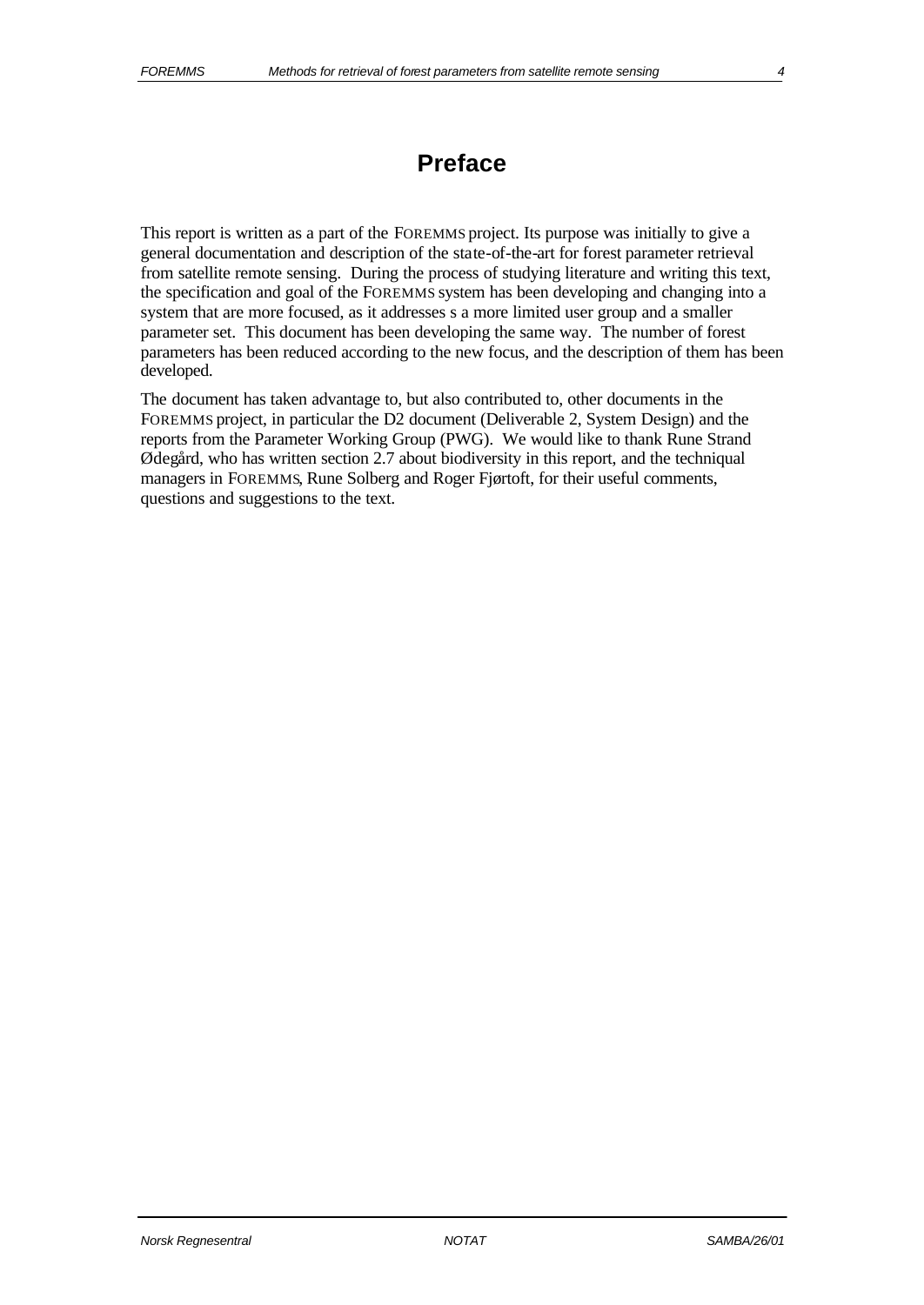# **1. Introduction**

This document aims at giving an overview of state-of-the-art methods for retrieving forest parameters from satellite remote sensing. The document will be the basis for the selection of algorithms for the FOREMMS project. The main goal in the FOREMMS project is to develop and demonstrate an advanced forest environmental and management prototype. The operational prototype shall be able to monitor the whole of Europe giving precise and coherent information on the environmental status and development of European forests.

The interesting units of data that are measured by sensors we call *parameters*. A key question in FOREMMS is what kind of parameters satellite sensors can provide. This is the main topic to be discussed in this report. The answer to this question to a large extent defines the fundament of the FOREMMS system. Some of the parameters can be provided by other sources, these are called *derived parameters*, and some parameters (called *measured parameters*) must be estimated from remote sensing data using existing and new algorithms. In order to compute all the parameters, *ancillary data* are needed for the computational process. These are already existing, and more or less static data, such as land use, previous forest maps, soil type, infrastructure etc. The FOREMMS system can be divided into two parts: a data acquisition system and a data retrieval system. In this document, only algorithms needed for the data acquisition system are discussed.

#### **Multiresolution monitoring**

FOREMMS will handle monitoring at three levels. Each level is connected to a geographical area of some typical size:

- **Level-1 areas:** Selected intensive and small-size key-biotype areas of a typical size of 20 km<sup>2</sup> monitored in full detail by automatic field sensors, field studies ("manual sensors") and airborne very-high-resolution remote sensing data (resolution of about 1 m). Automatic field sensors are intended to measure air, precipitation and soil variables. Airborne remote sensing data are typically collected each few years in measurement campaigns and supported by field personnel doing detailed point-location measurements.
- **Level-2 areas:** Areas monitored by fixed and random position high-resolution satellite images (resolution 20-30 m). These satellite data cover areas of typically 3,000-30,000 km<sup>2</sup> and include Level-1 areas. They are acquired at about the same time as or perhaps a bit more often than, the airborne remote sensing data and field campaigns. Together all Level-2 areas cover about 10% of Europe's forests. The basic source of Level-2 data will be Landsat ETM images.
- **Level-3 areas:** Areas for spatial statistical status prediction for Europe's total forested area based on medium resolution satellite data (resolution 250-1000 m), data from Level 2 areas and data from previous monitoring of the same area. The medium-resolution satellite data is acquired frequently through the vegetation season (every few weeks). The basic sources of Level-3 data will be MODIS and AVHRR images.

### **Organization of the document**

In section 2, we review previous approaches to estimation of forest parameters from remote sensing data. We limit the scope to optical data from existing operative satellites. A prerequisite for extraction of the forest parameters will be that the image data have been properly compensated for geometric and radiometric distortions. FOREMMS will include preprocessing algorithms for such correction, but it is not discussed in this report. Basic methodological technology and areas for further research needed to derive these parameters with sufficient accuracy is discussed in section 3.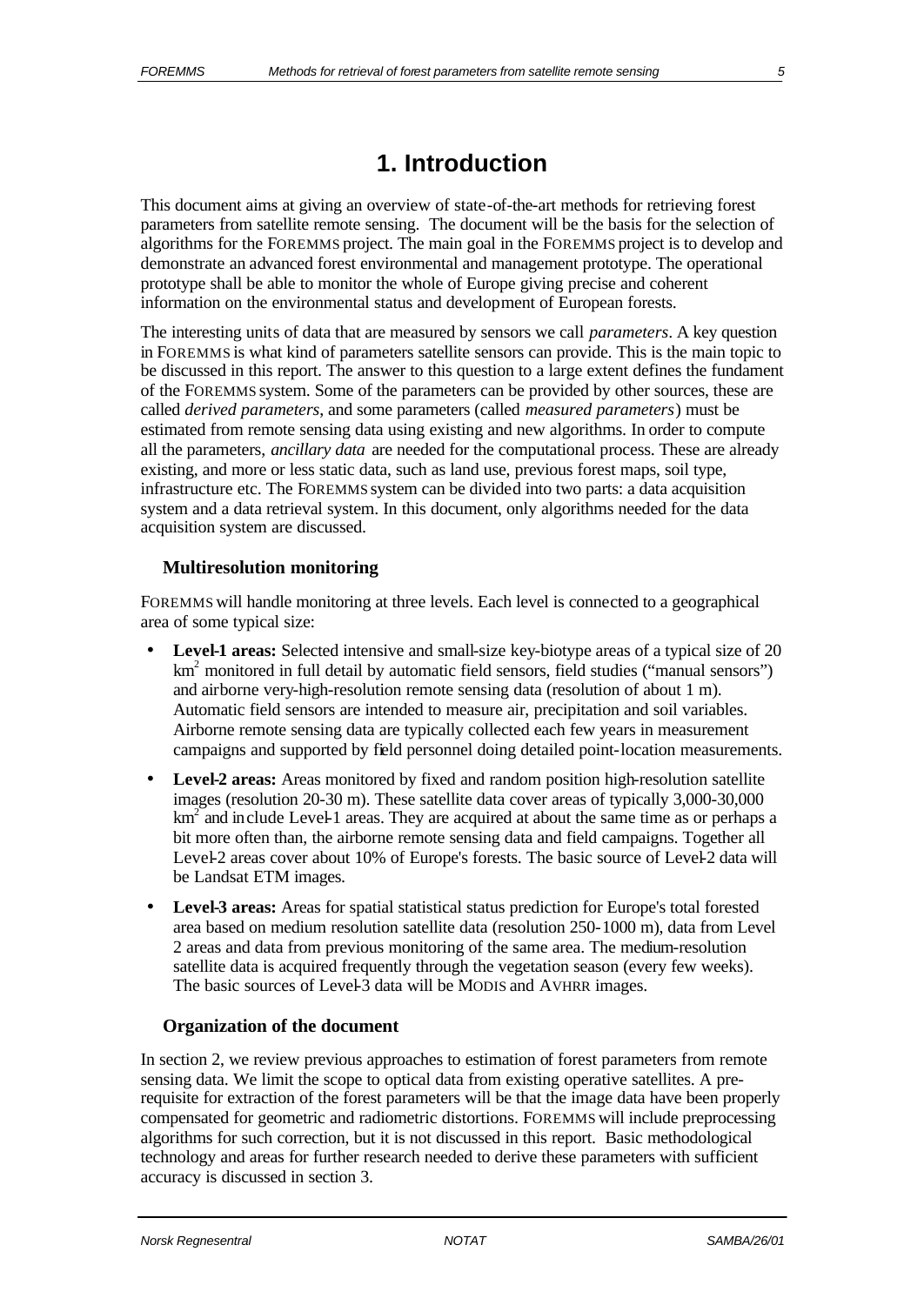# **2. Extraction of forest parameters**

Most forest parameters are related to each other. A large group of parameters is connected to tree size and canopy structure (age, stem volume, crown cover, forest density, tree height, biomass), and another group of parameters is related to the chemical composition of trees and leaves/needles (chlorophyll concentration, water content, pigment concentrations, health condition, defoliation, mineral content, chemical stress). Also soil type, climatic conditions and landscape structure are related to the forest type and forest parameters. In most cases remote sensing instruments do not measure the desired forest parameter directly and parameter retrieval algorithms rely on adequate correlation between the measurable physical properties and the desired forest parameter. The relations between parameters are mostly specific to local species. This fact limits often the applicability of algorithms. These problems can be avoided to some extent by careful sensor/method calibration and validation using detailed and accurate ground truth data. Ancillary data such as digital elevation models and land use maps are often useful in improving the results.

Some forest parameters are directly measurable. Laser altimeters, scanning lidars and ranging scatterometers (radars) measure the tree height directly. Also the crown cover extent can be measured in most cases with these instruments. The backscattering coefficient measured by SAR instruments depends on ground and canopy water content and distribution. At the Pband a major contribution to the backscattering coefficient comes from the double reflection from tree trunks, which contain water. Therefore, a P-band SAR will provide information on the forest density and stem volume. At L- and C-band branch- and leaf-related reflection and scattering become more pronounced. Optical and infrared multichannel instruments will react to the forest structure and spectral properties (determined by chemical composition) of trees and leaves (health condition, content of chlorophyll).

An important factor contributing to structure parameter measurement is tree shadows. The appearance of shadows makes a clear difference between high-resolution and low-resolution images and analysis methods. Shadows add texture to high-resolution images and texture analysis can give information about tree size. On low-resolution images shadows affect only the irradiation level and texture analysis is not feasible. Shadows are most pronounced in infrared images. Another key factor forming a spectral image is the spectral properties and chemical composition of trees, underbrush and ground. Low-resolution hyperspectral instruments provide more information about mainly the chemical composition of an area and highresolution black and white aerial photographs provide more information on the structure parameters. The instruments in between, as high resolution multispectral and hyperspectral scanners can measure both parameter groups effectively.

# **2.1.1. Previous projects**

Reviews of the feasibility of remote sensing methods for forest parameter extraction have already been done in some European forest remote sensing projects. An extensive feasibility study was part of the FIRS (Forest Information from Remote Sensing) project (Köhl and Päivinen 1996). The main objective of FIRS (http://www.egeo.sai.jrc.it/forecast/firs/) was to contribute to the development of a unified forest information system for the entire European Continent. One of its major aims was to assist in the development and implementation of methodologies for using remotely sensed data to obtain forest information.

Forest mapping methodology was developed in FMERS (Forest Monitoring in Europe with Remote Sensing) project. The objective of FMERS (http://www.vtt.fi/aut/rs/proj/fmers/) was to demonstrate the usefulness of Earth Observation data for forest monitoring at European scale. During the project a methodology was developed to provide standardized geo-referenced and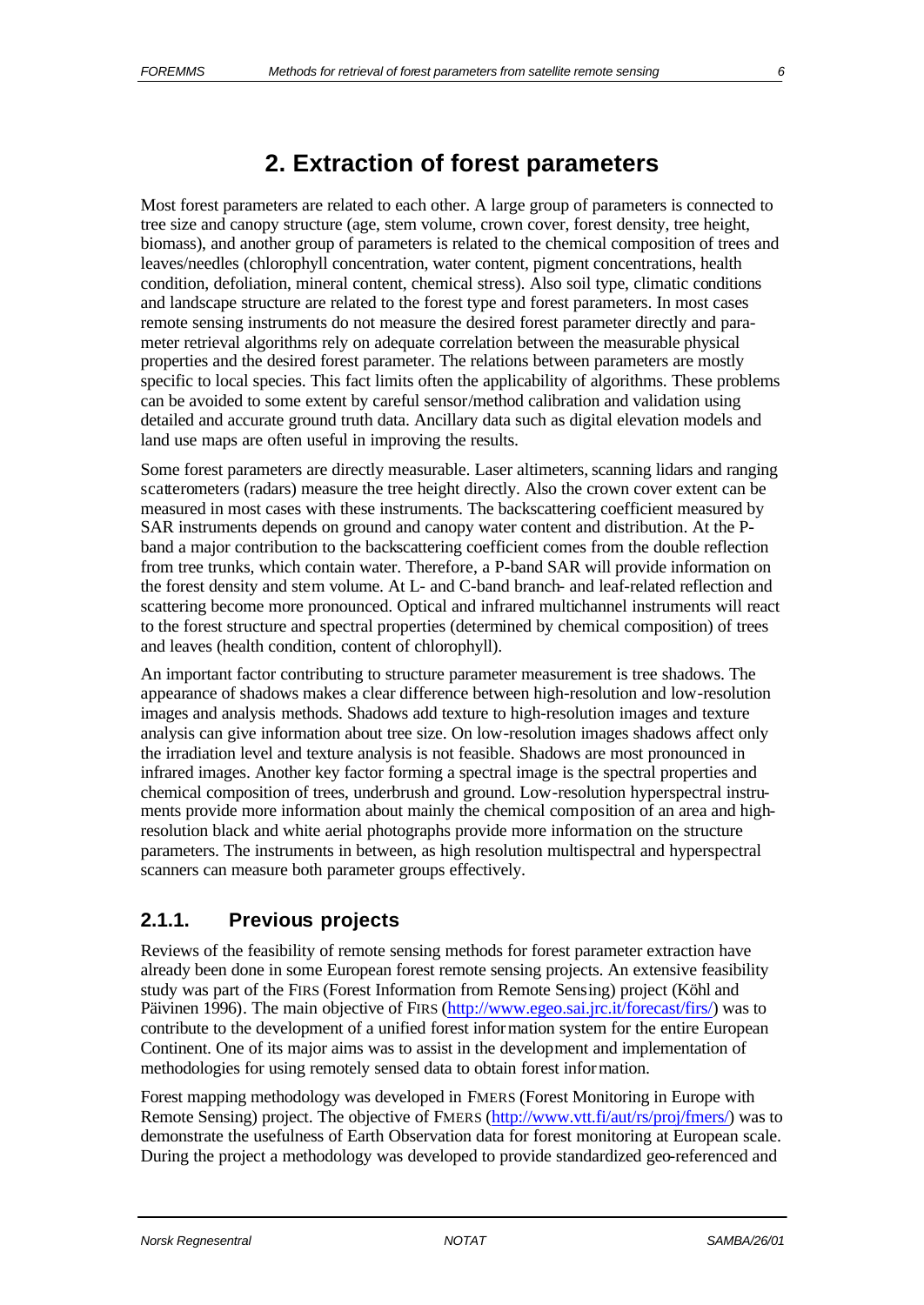statistical information describing the forest and other wooded land in Europe based on optical and microwave remote sensing data.

The SEMEFOR pilot project (financed by the European Commission as part of the Environment and Climate program, DG XII) is aimed to demonstrate satellite based methods for the assessment of disturbances in European forests, to evaluate the cost-efficiency and to harmonise the used nomenclature.

### **2.1.2. Outline of this chapter**

Before turning to the forest parameters a general discussion of the methodological approaches is given, where we look at classification, continuous parameter estimation, time series analysis and vegetation indic es. The forest cover is fundamental to FOREMMS and it can be derived from classification of forest type or land cover. Then we discuss forest parameters like biomass (wood volum), Leaf area index (LAI), forest changes and biodiversity.

# *2.2. Methodological approaches*

Most of the studies described in this document use general methods for the parameter estimation. The studies have tried e.g. to establish a relationship between remote sensing data and a given forest parameter using e.g. regression analysis or K-nearest neighbour interpolation. Thus, there are no detailed algorithm descriptions given, but the method class has been identified. Before turning to the parameter list, we give an introductory overview over these general methodological approaches.

The forest parameters discussed here are of two main types: categorical variables and continuous variables. Categorical variables can be obtained through a classification process, in which each pixel is attributed to one of a set of categories or classes. In this project we mainly consider supervised classification, in which case the properties of each class are known or can be deduced from ground truth. Estimators of continuous parameters are established by identifying a function that describes the relationship between the observed pixel values and the desired forest parameter.

Parameter estimation and classification can be performed directly on the observed data, but in many cases it is advantageous to compute certain features from the original image data, and then effectuate the parameter estimation on the feature vectors. The features may e.g. describe the texture of a set of neighbouring pixels. The features should be selected so as to simplify the discrimination between the different classes, and the choice of well-suited features is a key problem.

# **2.2.1. Image classification**

The general image classification problem consists in classifying the image X into a set of K classes,  $c_1...c_k$ . X can be multivariate and the elements of the feature vector corresponding to each pixel may stem from several spectral bands, multitemporal acquisitions and/or multiple sensors. The task is to estimate the most probable class label image C given the observed image data X, which in a Bayesian framework means maximising the posterior probability  $P(C \mid X) = P(X \mid C)P(C)/P(X)$ .  $P(X|C)$  is often called the image data model and represents the radiometric properties of each class. *P(C)* is the prior model for the class labels. Markov random fields are frequently used to impose spatial regularity constraints through a prior model.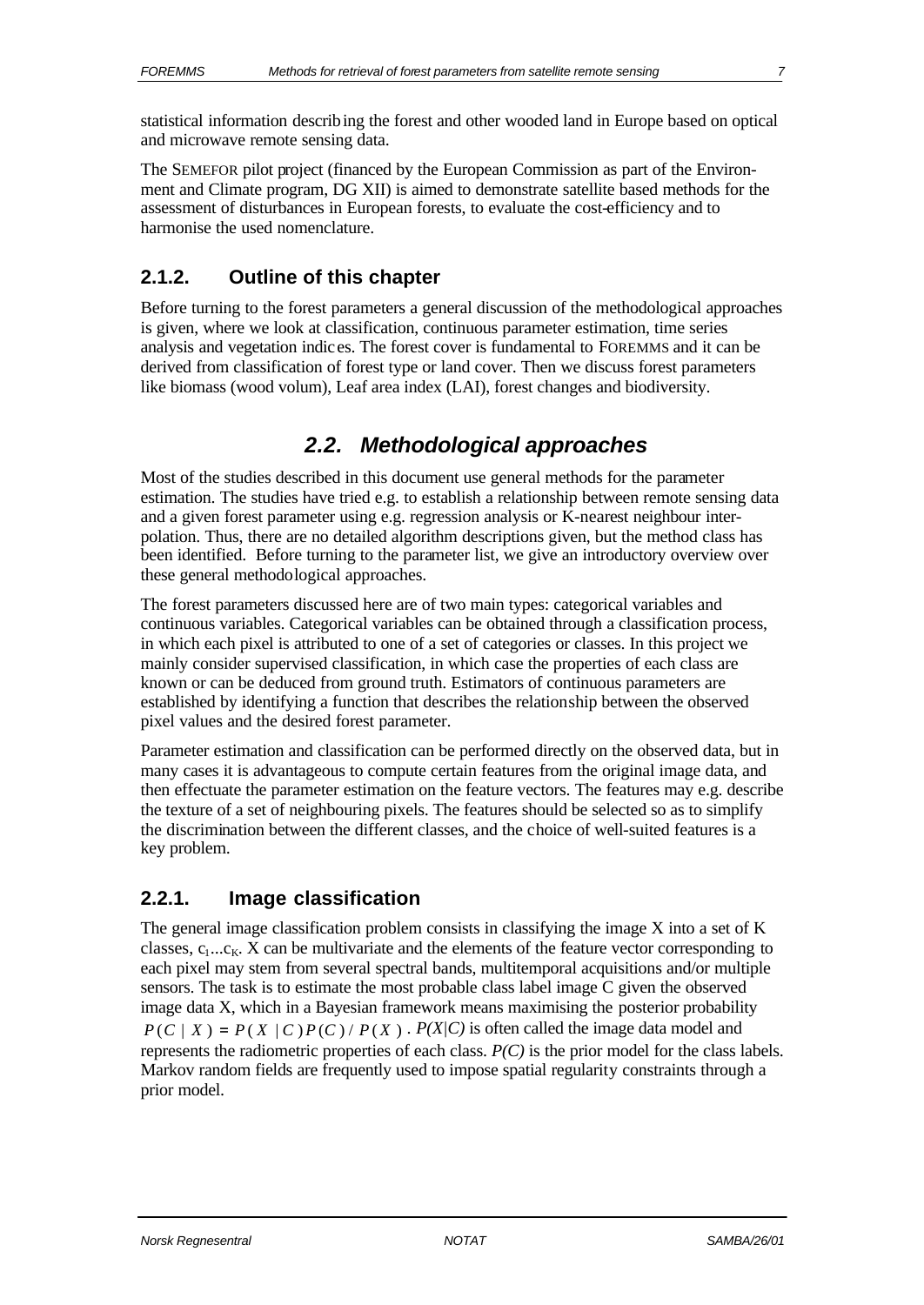Finding an estimator of a continuous forest parameter typically consists of establishing a relationship between the image data and measurements of this forest parameter. This may include physical models or statistical models. Statistical modelling relies on estimation of the relationship between the image data and the parameter using a combination of training data and prior knowledge regarding the type of relationship, e.g. linear or non-linear models with regularisation to ensure reasonably smooth func tions. The prior knowledge mentioned here is generally based on knowledge about physical processes. A frequently used class of methods is regression analysis. There is a large family of well-established models for multivariate data in the class of generalised linear models in literature (see e.g. Venables and Ripley 1999). Interpolation based on the kNN algorithm is also often used for the estimation of forest parameters. Yet another alternative is to use multilayer perceptron neural networks, but this approach is essentially similar to general regression.

Holmgren *et al.* (2000) describe the weighted kNN method as a way of combining satellite image data and plot measurements of forest parameters. In the kNN method each target plot is assigned to a distance weighted average of the attribute data from the k closest reference plots in the spectral feature space. The distances between a target and a reference plot are expressed as different transforms of spectral values and/or ancillary data. A disadvantage of the method is that the lowest values are overestimated and the highest values underestimated.

### **2.2.3. Multitemporal and time series analysis**

In some approaches it is insufficient to consider remote sensing data from one acquisition only, as the vegetation phenology is important for estimating the forest parameter. By selecting an appropriate combination of satellite images according to the phenological development, it will be easier to include the phenology into the analysis. Various methods for analysis of multitemporal data are therefore reviewed. Detection of changes will also involve analysis of time series or other ways of analysing multitemporal data.

### **2.2.4. Vegetation indices**

One important feature in vegetation and forestry studies is the concept of vegetation index (VI). The most common index is the Normalized Difference Vegetation Index (NDVI), but other indices also exist. Vegetation and forest studies of time series will often involve the NDVI.

NDVI is derived from red (R) light in the visual part of the spectrum (600-700 nm) and nearinfrared (NIR) radiation (700-1100 nm) The main idea is that green vegetation will increase the reflection in NIR, but reduce it in R. The physical rationale is that the photosynthesis absorbs red light, and that the intercellular tissue in the leaves will reflect NIR.

The NDVI is defined as NDVI =  $(NIR-R) / (NIR+R)$ . The nominator (NIR–R) represents the vegetation, as it will vary according to variations in the vegetation. But it will also depend on how much solar energy that the ground receives. One important factor for variations in the solar irradiation is spatial variations in the solar incidence angle caused by the topography. The denominator (NIR+R) will be more invariant to the vegetation as NIR and R reacts the opposite way. But since it is strongly correlated to the irradiation, this term is used for normalizing the expression.

Another VI is the simple ratio,  $SR = NIR/R$ . This VI will also vary according to variations in the vegetation and be invariant to the irradiation. Generally, both indices have shown to be linearly correlated to biophysical properties, like (green) biomass. An important difference is that NDVI have an upper bound of one, while SR is unlimited. According to their definitions, we can derive NDVI from SR and opposite:  $NDVI = (SR-1)/(SR+1) = 1 - 2/(SR+1)$ , and  $SR = 2/(1 - NDVI) - 1$ .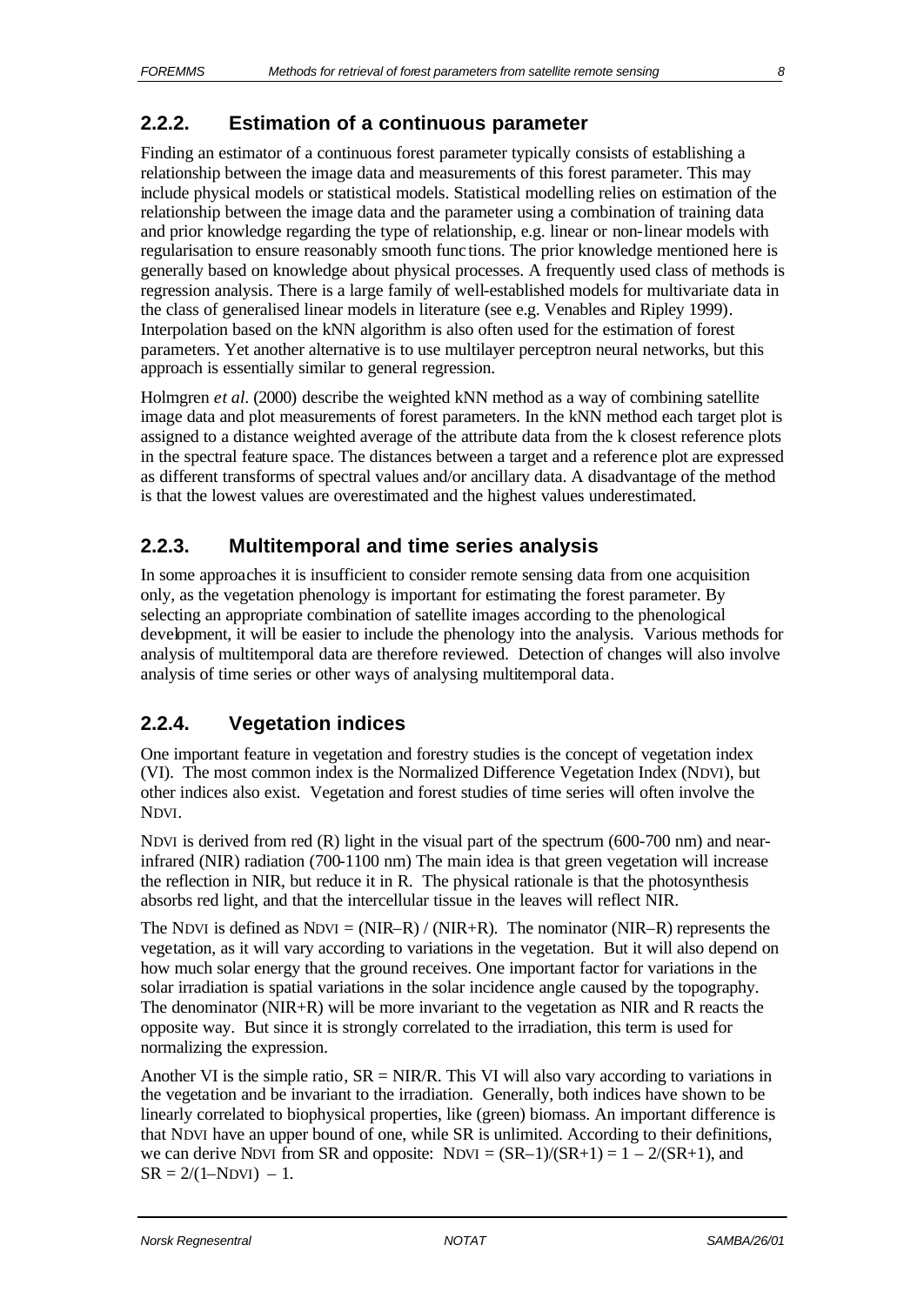One problem of NDVI and SR is the fact that they depend on the soil background if the vegetation is not dense enough to cover the soil. In order to compensate for the soil effect, other vegetation indices have been suggested. The soil adjusted VI (SAVI) is a modification of NDVI, and it is defined as:  $SAVI = (1 + L) (NIR - R) / (NIR + R + L)$ , where the adjustment factor L accounts for the spectrally different extinction of the radiation from the soil through the canopy (Huete 1988). Also note that R and NIR represent red and near-infrared reflectance, not absolute radiance reflected.

Variations in the VI may also be induced by the atmosphere, but can be minimized in the soil and atmospherically resistant VI (SARVI) by considering the difference between blue and red reflectance values: SARVI2 = 2.5 (NIR - R) / (1 + NIR + 6R - 7.5B) (Huete *et al.* 1997).

Simulations for different soils backgrounds (sand, silt, and clay) have shown that NDVI values increase with moist soil backgrounds, while Tasselled Cap greenness index (GVI) values are less influenced by soil background variations (Todd and Hoffer 1998). For all soil backgrounds the Tasselled Cap wetness index (WI) increased as green vegetation cover increased.

# *2.3. Forest cover and type*

### **2.3.1. Introduction**

Land cover classification schemes involve identification of forest cover as well as different forest types. Thus, forest cover and forest type can be derived from a land cover classification. Alternatively, algorithms for classification of forest type can be obtained by simplifying an existing land cover classification method. This section will therefore describe algorithms for derivation both of forest type, forest cover and land cover.

#### **Forest cover**

The most important parameter in the FOREMMS system is the forest cover, in the sense that FOREMMS will mainly consider forested areas only. In order to obtain efficient processing, it is important to avoid unnecessary processing of unforested areas, especially when the algorithms include heavy computer processing. For unforested areas, some parameters will be meaningless, like tree height. Though many parameters may be said to have a meaning outside the forests, like biomass, the algorithms will not be calibrated for such regions. Only a few parameters need to consider unforested areas, for instance reforestation. We will therefore include a fixed forest mask in the system, and we need to define this mask.

In order to monitor changes in forest cover, it may be necessary to apply Level 3 data, and derive the fraction of forest cover and compare to former values of forest coverage or a coverage derived from the finer forest mask. Therefore some algorithms for forest coverage will be reviewed.

### **Forest type and tree species**

The main factor in separating different forest types is the tree species composition. Therefore, tree species classification or identification will be relevant for classification of forest type.

In some cases, it will be of interest to use the composition of the species in the forest. It may therefore be a need to conduct a sub-pixel analysis of the pixels in order to estimate the fractional coverage of each species or groups of species.

### *Multi-temporal approaches*

It is often the case that a given set of tree species cannot be separated at a given time (or based on a single image), but that a multi-temporal data set describing how the spectral signature of the tree species varies according to its phenology. Vegetation phenology means the develop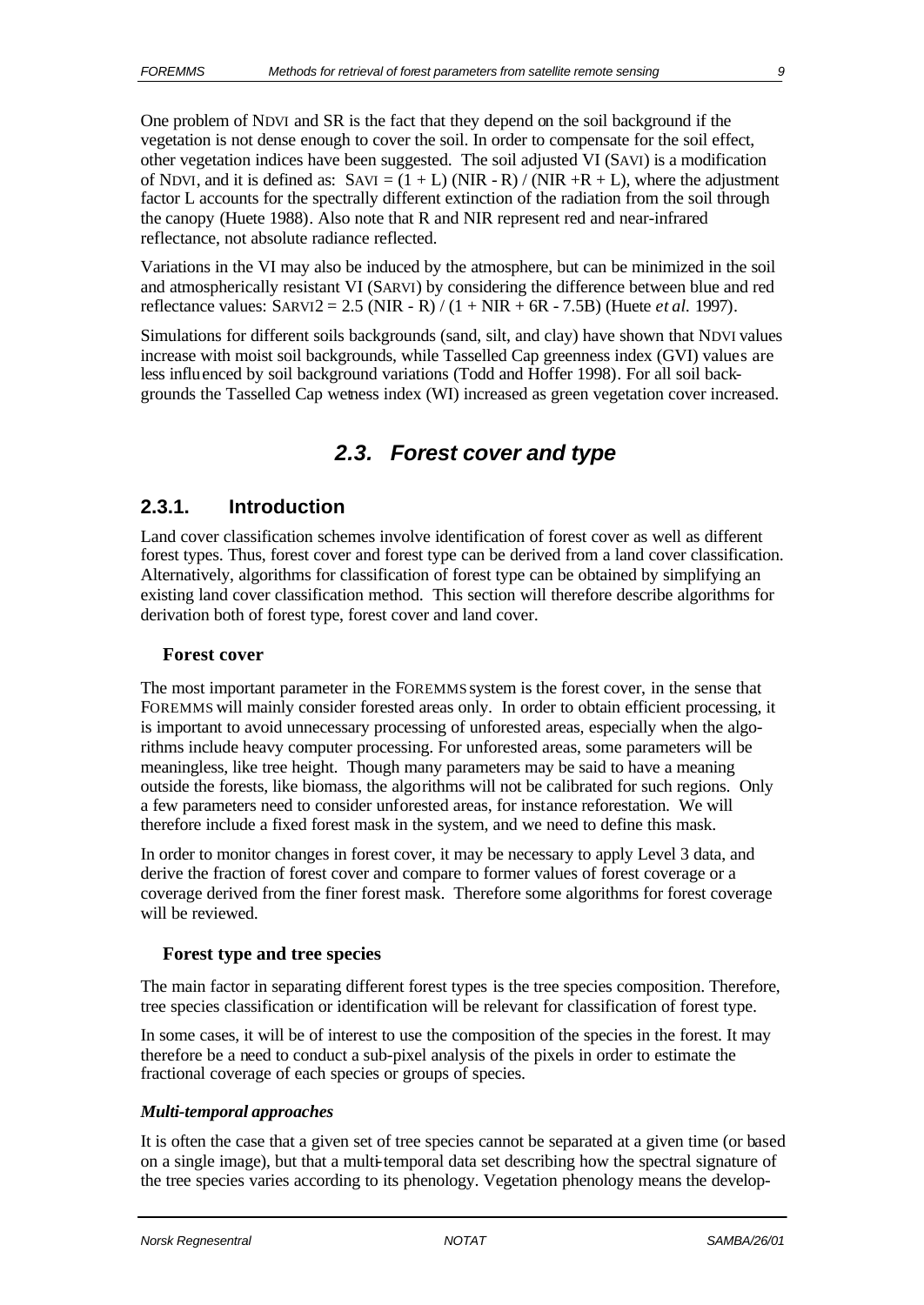ment of the vegetation during the growing season. The phenology is closely linked to the tree species and forest type, and the best time to identify a certain tree species depends on the actual forest type involved, the species, and also the geographical location.

The temporal data can be merged at a data-fusion level or a decision-fusion level. When the data is fused at decision level, selected features that are relevant for forest type is selected according to some carefully selected phenological model, (see e.g. Reed *et al.* 1994). Wolter *et al.* (1995) noted that a common multitemporal approach for forest type classification of large areas is difficult because the phenological models will depend on the tree species, forest types, and geographical areas involved.

Concatenating the multi-temporal images into one image is a more simple approach to multidate forest classification; (see e.g. Mickelson *et al.* 1998). The multitemporal information is treated just like different spectral bands in a multivariate classification algorithm. This approach does not require a full phenological model, but it assumes that the actual images are taken at appropriate times. Therefore, phenological knowledge must be used in the selecting the appropriate images given the forest type and the geographical location.

### **2.3.2. Methodology**

### **Forest cover**

The CORINE landcover database (CEC 1993) covers large areas of Europe, and it classifies the area into several land cover classes, among them several forest classes. CORINE is a highresolution database based on SPOT data (Champeaux *et al.* 2000). The ESA forest map (ESA 1992) may be used when CORINE land cover doesn't exit. If existing forest masks are not available or reliable, the forest mask can be derived from a forest type map. Forest/non-forest discrimination can also be derived by thresholding a biomass map (Häme *et al.* 1997).

In a vegetation mapping over Western Europe it was observed that clustering on NDVI time series was not able to separate forests from grasslands (Champeaux *et al.* 2000). The method was improved by focusing on the low reflectance in the visible part of the spectrum. This effect was most prominent in summertime for northern Europe and in the spring and autumn in southern Europe. The forests were identified by thresholding the visible reflectances in monthly composites over three years, where the thresholds were determined from reference maps.

### *Forest cover fraction*

The percentage of forest cover is often estimated by means of the NDVI vegetation index derived from NOAA AVHRR. In order to improve the estimation, other spectral bands were tested and compared to NDVI in a study of temperate coniferous forests in the Cascade Range of Oregon (Boyd and Ripple 1997). The MIR and TIR spectral bands of AVHRR were individually not strongly related to percentage forest cover, but when they were included in vegetation indices, an improvement in the derivation of forest cover was obtained. Indices including visible, NIR and TIR were found to be the most suitable ones. In general channel 3 (MIR) did not cause further improvements of the indices. The exception was the complex division index,  $C_3 / (C_1 C_2 C_4 C_5)$ , which was able to separate among four different forest success ional stages present in addition to the improvement of forest cover derivation.

The forest density for the conterminous USA, defined as the percentage of forest covers for larger areas, was mapped from AVHRR data by means of a mixed pixel model and linear regression between the AVHRR data and classified Landsat TM data covering limited areas (Zhu and Evans 1994; Zhu 1994). The TM data were classified into forest and non-forest, aggregated into a forest density value for each AVHRR cell and then regressed to the spectral data of the AVHRR. It was necessary to develop separate models for each of the 15 physio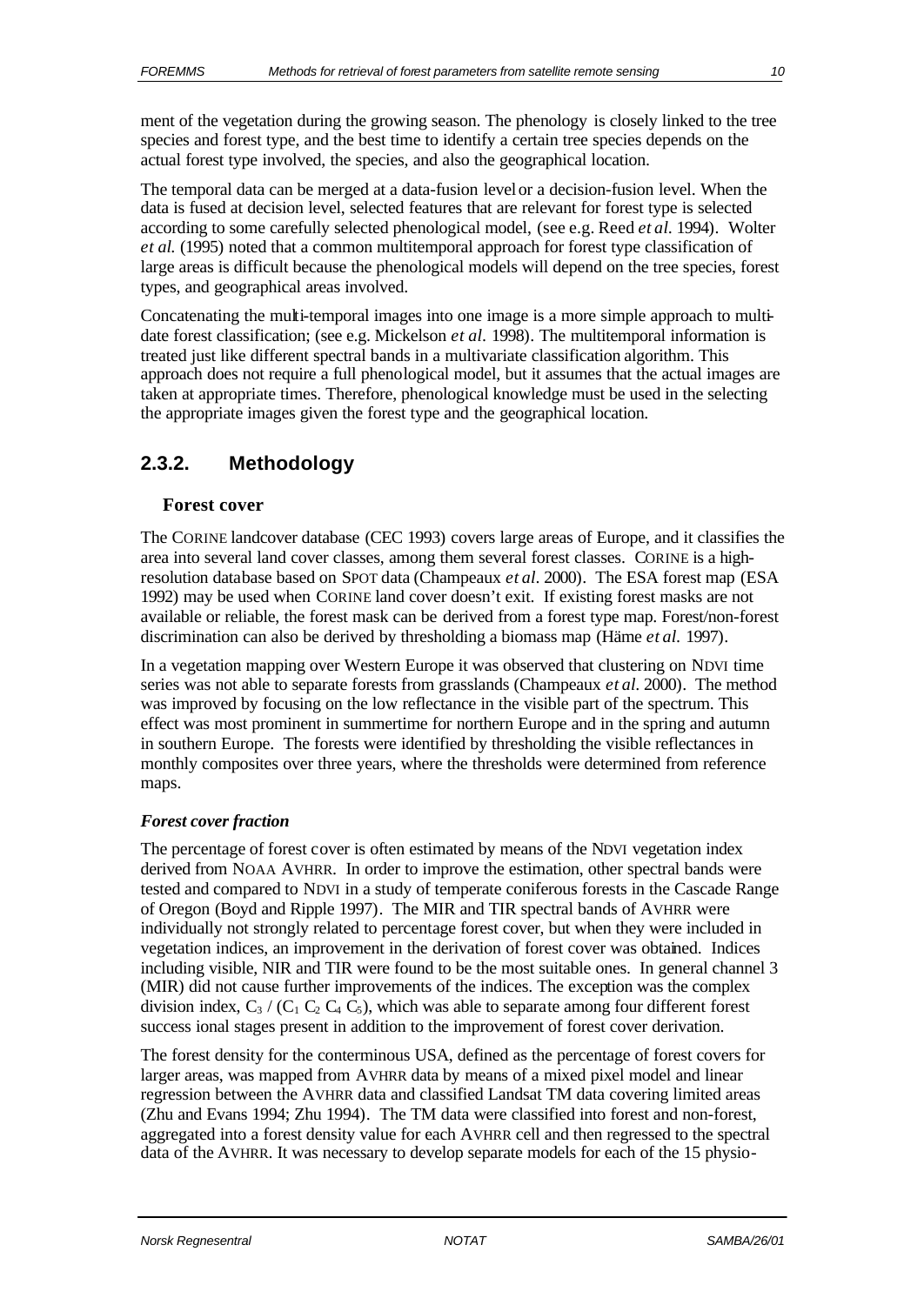geographic region defined in the study. Forest information derived from sub-pixel measurements was also found to aid forest type classification.

Global continuous fields of the fraction of woody vegetation were derived from 8 km AVHRR Pathfinder Land data by means of a linear mixing model (DeFries *et al.* 2000). The model input were linear discriminants derived from 30 different metrics of the annual phenological cycle, using training data derived from a global network of Landsat scenes. In general the results from different years were consistent, except in high latitudes where variations in snow cover occurred, and there were also apparent problems with artefacts in the multi-year data set. The agreement between the derived data and the reference data was highest when the data was averaged over many years. Change detection will require more refinement and improved inclusion of end-members.

#### **Forest type**

Two previous studies at NR have investigated classification of tree types and cutting classes based on multi-spectral aerial images with a spatial resolution of 0.5 m (Aas *et al.* 1996; Aas *et al.* 1997). Feature extraction methods were used to extract spectral and textural information from local windows in the scene. The classification of tree species and cutting classes was much more robust when features computed from windows of size 25x25 m were used compared to classifying single pixels.

In another study at NR the performance of a multi-parameter SAR sensor was compared to an airborne spectrometer (Volden *et al.* 1998). The hyper-spectral data combined with a model for spatial context gave good results for tree-species classification (95% correct). A simulated comparison between SPOT, Landsat TM and photographic film showed that hyper-spectral images give much better results. These two studies also propose a method for incorporating previous forest maps or stand borders in the classification. This improved the classification performance significantly.

#### *Multi-temporal approaches*

An image consisting of 18 channels was composed from the six reflective bands of three Landsat TM images during spring, summer and autumn, and the forest types classified with an overall accuracy of 79% (Mickelson *et al.* 1998). The classification result was a genus level forest classification with 20 classes characterizing dominant canopy species and 13 subclasses characterizing the under-story vegetation.

Vegetation phenology is important for vegetation monitoring (Reed *et al.* 1994). NDVI time series were derived from AVHRR, and 12 different metrics of phenological variability and key events computed from the series. The metrics included the onset of greenness, time of peak NDVI, maximum NDVI, rate of greenup, rate of senescence, and integrated NDVI. There was a strong coincidence between the metrics and the predicted phenological characteristics. The metrics established the phenological consistency of deciduous and coniferous forests.

The technique of applying classification trees on multitemporal data is a good alternative to more traditional methods for land cover mapping, since such trees are hierarchical and nonlinear they will be suited to handling non-parametric training data as well as categorical or missing data (Hansen *et al.* 1996). They compared the performance of a tree to a ML classifier using a global data set, and found that the accuracy of the two methods was comparable (82%). Finally, they pointed out that a tree also could be used to reduce the dimensionality of the data sets and to find those metric s that are most useful for discriminating among cover types. In a later work Hansen *et al*. (2000) applied a hierarchical global land cover classification scheme, which uses a set of 41 multitemporal metrics that is created from a set of monthly AVHRR composites. The metrics will typically be maximum, mean or minimum of a spectral channel or an index during the four warmest months ("summer") or the 8 warmest months ("annual"). The forests are identified at the third level in the decision tree. The metrics being applied to identify the forest cover include NDVI annual peak, NDVI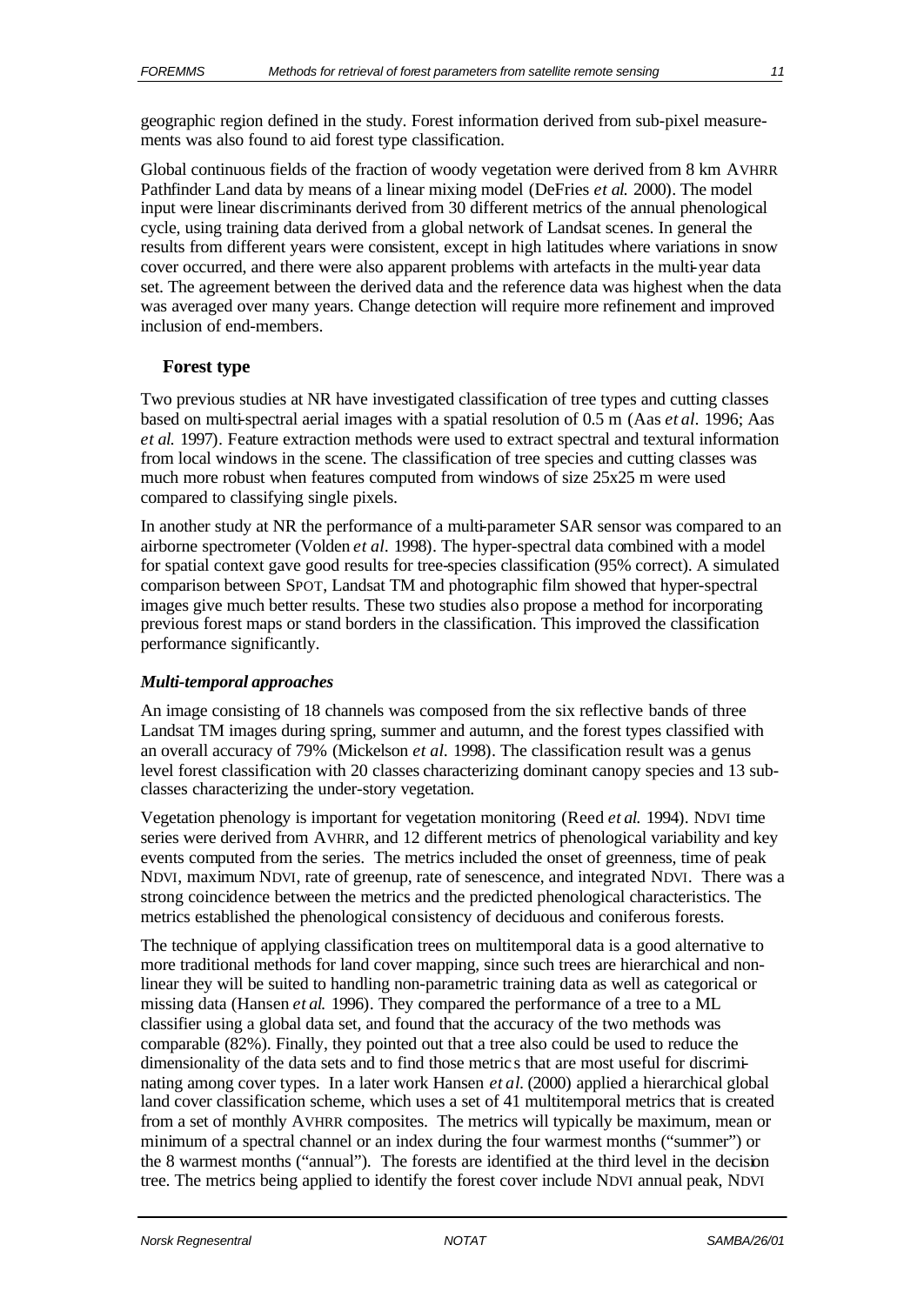summer mean, red and NIR reflectance annual minimum, MIR radiance summer mean, red reflectance annual mean. The various forest types are included at next levels in the decision tree. Mixed forests are identified by annual mean of channel 4 (TIR) and maximum NDVI. Needle-leaf forests are identified by maximum NDVI in the temperate zone. Temperate broadleaved forests are identified by the minimum of MIR and the amplitude of NDVI.

Clustering methods on NDVI time series was developed for mapping the land cover of the USA (Loveland *et al.* 1991). Each NDVI set is composed from AVHRR data covering a 10-day or one month period. The selection of the composition procedure will influence the accuracies when the NDVI composites are applied of for forest/non-forest classification (Roy 1997), and the recommended procedure is to use the maximum value of NDVI in the composition period for each pixel (Holben 1986).

A hierarchical unsupervised approach was applied on Iberia (Lobo *et al.* 1997), because of its high environmental diversity and very strong environmental gradients. A time series of 12 monthly NDVI values was derived from AVHRR, and the first two principal components were determined. Unsupervised classification by means of agglomerative clustering of 3000 randomly sampled pixels yielded a dendrogram, from which three classification levels was identified. For each level, the classified samples were used as training data for determining linear canonical discriminant functions and corresponding class signatures in terms of centroids and covariance matrices. All pixels were first transformed from temporal space to canonical space, and then for each three levels assigned to a class using the maximum likelihood method with a 95% probability threshold. Finally the temporal NDVI spectrum for each class was calculated as the average of the assigned pixels. The highest classification level identified the distinction between Atlantic and Sub-Mediterranean vegetation, being characterised by a summer and a spring peak of NDVI, respectively. The lower levels in the hierarchical classification gave maps with a high degree of spatial continuity, and it was verified that the result was bio-climatically coherent. It was demonstrated that the NDVI time series is an accurate signal of vegetative phenology, which is not obtained from global maps of land cover. The ecological information at finer scales were found to be relevant and with detailed legends, and therefore the method could be suitable for regional scale applications.

# **2.3.3. Discussion and conclusion**

### **Forest cover**

Forest cover is related to forest type/tree species as it can be derived from a classification of an image into different forest types or tree species (if the classification includes all forest types/tree species found in the area).

Reasonably good estimates of forest cover are possible to find from remote sensing data. The studies discussed above derived forest cover from vegetation indices, but it should also be possible to derive from a direct classification of the multi-spectral image data. It is likely that multi-temporal data that includes signature development during the season is needed to achieve acceptable performance. The multi-temporal data can be incorporated by using two different approaches, either to develop feature extraction methods that derive the essential information from the time series, or to input the time series model to the classification module and develop means of fusing this information in the decision process.

### **Forest cover fraction**

The studies reviewed above are related to AVHRR images and use subpixel methods to estimate the forest density for AVHRR image pixels. These studies used spectral mixing models, which is one class of methods that can be applied to subpixel analysis. Other approaches may include statistical mixed pixel models (Solberg *et al.* 1995).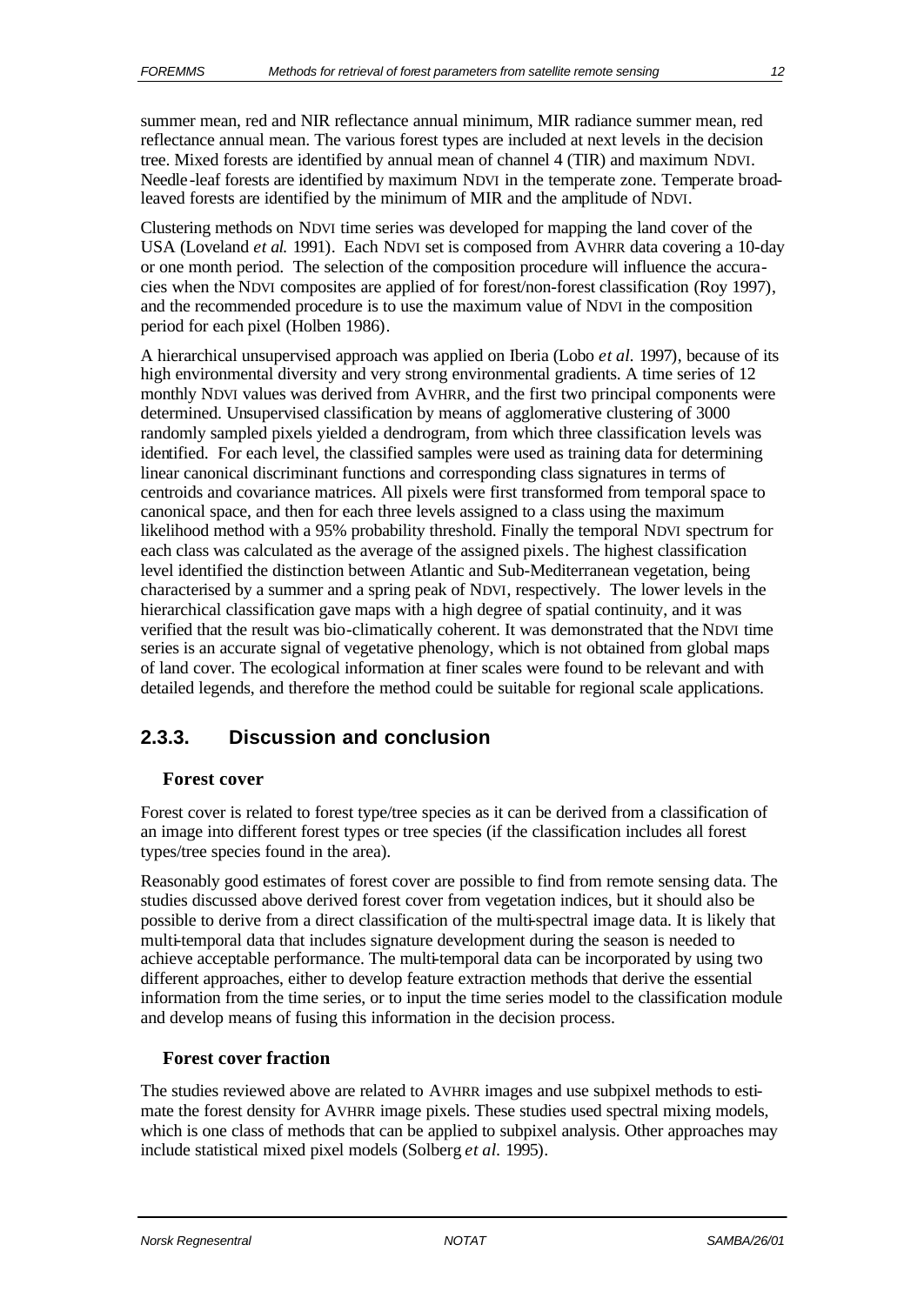For medium resolution data, sub-pixel methods might not be required if one is interested in forest density estimates on a scale coarser than the image resolution.

#### **Forest type**

It should be possible to derive tree species (and thus derive information about forest type) from satellite images with accuracy high enough to make it interesting for the FOREMMS application. Classification methods should be used for this. It might be necessary to apply feature extraction to compute textural features from high and medium resolution images, and also to use models for spatial context in the classification process.

Different tree species develop at different times during the season. As discussed for forest cover it is probably an advantage to develop classification mode ls which can utilize multitemporal data, e.g. in terms of monthly image data to include phenology in the model. Information about the phenology can be derived from e.g. time series of NDVI or other vegetation indices during the season.

# *2.4. Biomass*

### **2.4.1. Introduction**

Biomass is defined as the total amount of dry organic matter  $(t/ha)$ . It will include also biomass below ground, but sometimes only biomass above the ground is considered. In this report, we define total biomass as the total biomass above and below ground (roots), while total biomass above ground will be specified when used.

The total biomass above ground in a forest is composed of tree biomass above ground and understorey biomass. Tree biomass above ground can be calculated as the sum of stem wood, stem bark, living branches and needles biomass (Fazakas *et al.* 1999). The organic matter of a tree including bark, branches and roots can be computed from existing models based on singletree measurements of diameter (dbh) and height (Häme *et al.* 1997).

Wood volume (stem volume or tree volume) is one of the most important variables in traditional for estry resource assessments (Fazakas *et al.* 1999). Since it is a volume measure  $(m<sup>3</sup>/ha)$ , not a mass measure, it is not a measure of biomass. However, it is very closely related to biomass, and connections may be established as linear relationships. Stem volume refers to the volume of the stems only, and since it is measured on ground in practical forestry (Häme *et al.* 1997), we must assume that the reference data in FOREMMS will be given in terms of stem volume.

The primary production is related to the amount of green biomass, which is a small fraction of the total biomass of a tree. Green biomass is often estimated from remote sensing data by means of some vegetation index, for instance the NDVI. Green biomass is also related to the leaf area, which is measured by the leaf area index (LAI), which is discussed in another section in this report.

Strong relationships between the total biomass and the green biomass are often the case, but it is dependent on factors like tree species and age. NDVI has shown to be effective in estimating green biomass and LAI of non-wooden canopies, but it has been found to be a very poor indicator of forest biomass (Häme *et al.* 1997), since the majority of the forest biomass is nongreen. The primary controls on the reflectance during the development and lifetime of the trees are other factors than the tree biomass because of saturation at an early development stage.

The most common methods found in the literature for estimation of biomass from remote sensing data are based on regression functions, but the 'k-nearest-neighbour' (kNN) approach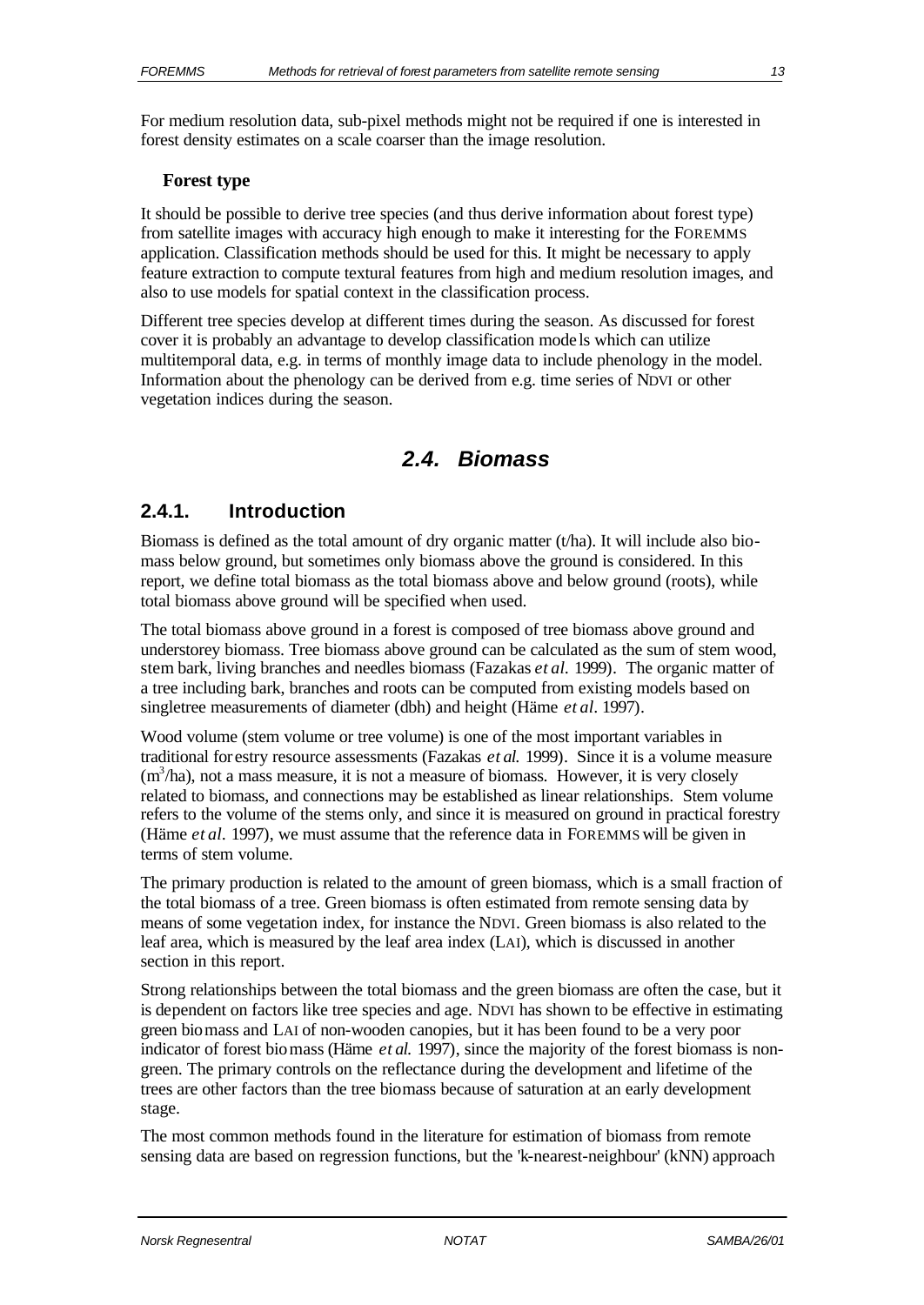is also used. The following section gives a review of selected papers describing methods for estimation of biomass.

# **2.4.2. Methodology**

The relationships between forest parameters and TM data were examined for a lodgepole pine forest in Yellowstone National Park (Jakubauskas and Price 1997). The analysis was carreid out by means of stepwise multiple regression analysis, which results in an optimal set of variables that explain the dependent variable and where the remaining (excluded) variables are not able to improve the explanatory power significantly. When only the original spectral bands were examined, TM7 were found to explain 58% of the variance in total biomass. No significant improvement was obtained by introducing any other spectral bands. When transformed TM data were included in the analysis, NDVI were found as the best variable, but only a very small improvement was obtained as NDVI explained 59% of the total biomass.

Large areas of conifer-dominated Boreal forests have limited ground reference data. In a semi-physical two-step approach developed for boreal forest biomass estimation from AVHRR data (Häme *et al.* 1997), TM data was applied as a link between the ground data and AVHRR data. In the first step tree volumes were modelled by linear regression models of Landsat TM spectral data (R and NIR). Broadleaved trees have a 1.5-2 times higher NIR reflectance compared to conifers, and the volumes of coniferous and broadleaved trees were therefore modelled separately. The proportion of the total tree volume related to broadleaved trees was also estimated directly by linear regression models, partly because this proportion was considered as a fundamental variable of Boreal forests itself, and partly as an alternative for estimating the biomass of broadleaved trees. The next main step in the model estimation was the transformation of the corresponding spectral data in AVHRR into this spectral model. Two different methods were given for the estimation: a regression model and a mean/variance based approach. Finally, in order to estimate total biomass instead of stem volume, the relationship between these two closely related parameters was determined from a regression between outputs from known estimation models where plot measurement data is input. The results showed that the red channel was the best single channel, and that NDVI was not appropriate for biomass estimation. The method applies only for large areas and works best on boreal forest zone.

The 'k-nearest-neighbour' (kNN) method was applied to combine reflective TM data with NFI (National Forest Inventory) plot data to estimate tree biomass and wood volume for a forest estate (60°N, 17°E) in central Sweden (Fazakas *et al.* 1999). The biomass for each pixel is predicted as weighted averages of the biomass values of the spectrally closest reference plots. The chosen weights were proportional to the inverse squared distances in the spectral domain. They considered Mahalanobis distance as more appropriate to use than the Euclidean distance, but did not find any significant difference. The number of spectral neighbours is recommended not be higher that 5. The results were evaluated both by means of crossvalidation, where each plot in turn is tested against all the other plots, and by means of plots from an intensively sampled validation area. The results showed that though the estimates on a plot level had a large variation, the variation for the entire estate (510 ha) was much lower (RMSE was 8.7% for biomass and 4.6% for wood volume). The accuracy increased for aggregations of cells, and the method gave satisfactory estimates ( $RMSE < 10\%$ ) for mean wood volume for areas  $> 1 \text{ km}^2$ . The RMSE for mean wood volume and mean biomass decreases as the unit area increases. As the relationship between wood volume and digital numbers is non-linear, the method generates biased estimates if the spectral distances between reference plots are too long, but the method is asymptotically unbiased as the number of available reference plots increases. However, when historical stand characteristics were used as co-variates in an experiment where timber volumes were estimated in radiata pine plantations in New Zealand, the results indicated that the estimates were unbiased both for plots and stands, though with high RMSEs (Tomppo *et al.* 1999). In an experiment utilizing Swedish National Forest (NFI) inventory plots, the site index, forest age, and mean tree height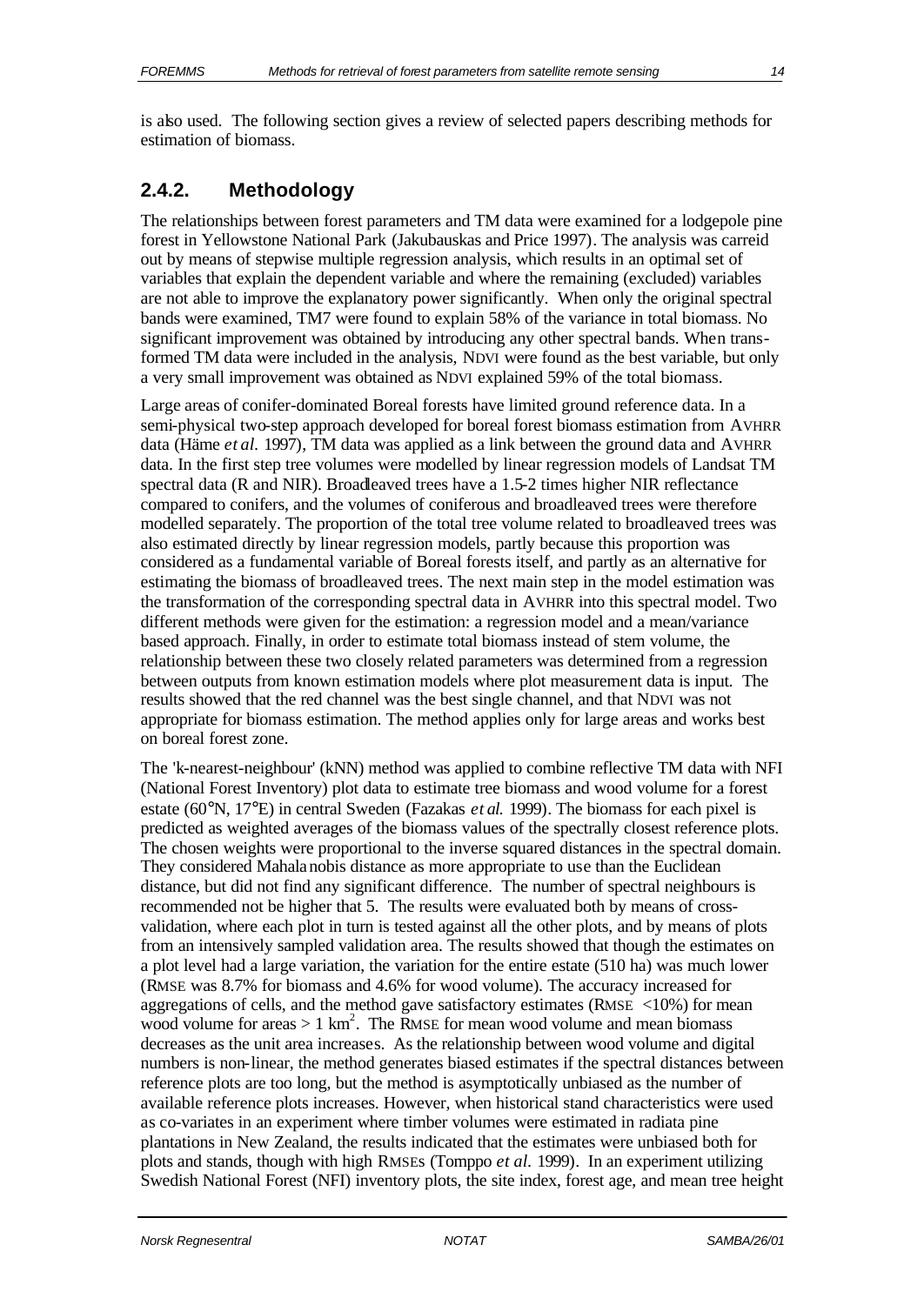from forest stand data were introduced as features in the 'spectral' domain (Holmgren *et al.* 2000), and the standard error of stem volume was reduced from 36% to 17%.

# **2.4.3. Discussion and conclusion**

It is desirable in FOREMMS to get estimates of biomass or stem volume at a continuous scale. Two categories of methods for estimation of biomass are found in the literature: regressionbased methods like linear regression, and the kNN interpolation method. It is likely that more general regression models can perform better than linear regression. If continuous scale cannot be done robustly, it might be possible to classify the scene into areas with biomass levels in certain categories.

Several of the studies have found that more reliable estimates have been found for entire forest stands than for single pixels. Models that can utilize ancillary information in terms of stand border maps and forest characteristics for the stands are thus desirable. It has also been found that the estimates will be more reliable for larger cells that for smaller ones.

The reported studies have been performed on limited test areas, and how the performance of a regression model for regions outside the area the model was derived for is an open question, which has to be addressed for operational applications. One solution will be to determine separate regression models for each forest type.

This review shows that both regression models and kNN interpolation models may be utilized in the estimation of biomass and tree volume. A decision of which of the two methods that we will select for biomass estimation in FOREMMS cannot be deduced from the review. The final choice of method for the baseline of FOREMMS will depend on a synoptic view of all parameters that will derive from remote sensing in FOREMMS.

# *2.5. Leaf area index and FPAR*

# **2.5.1. Introduction**

Leaf Area Index (LAI) is defined as the one sided green leaf area per unit ground area in broadleaf canopies, or as the projected needleleaf area per unit ground area in needle canopies. One related parameter is FPAR, which means the Fraction of Photosynthetically Active Radiation absorbed by vegetation canopies (see the Boston University website http://cybele.bu.edu/modismisr/laifpar/laifpar.html)

LAI is a key biophysical variable influencing land surface photosynthesis, transpiration, and energy balance. Strong relationships between LAI and NDVI or SRVI have been found in coniferous forests in the western USA over large LAI ranges (Bonan 1995). Both LAI and FPAR are key variables in most ecosystem productivity models, and in global models of climate, hydrology, biogeochemistry and ecology. Global LAI surfaces were an early product of the MODIS Land Science Team (Turner *et al.* 1999), and methods based on radiative transfer models have been developed for that purpose.

# **2.5.2. Methodology**

A simple way of estimating LAI is by means of regression of spectral data or some derived vegetation indices (VIs). Nilson *et al.* (1999) studied coniferous forest in central Sweden and found decreasing non-linear trends between several different TM bands and LAI, with relative errors about 30-40%. Studies of individual stands or well-defined forest types have revealed better correlation results. Baynes and Dunn (1997) studied 8-year-old pine stands and found that LAI could be modelled by strong inverse non-linear correlation functions of TM band 5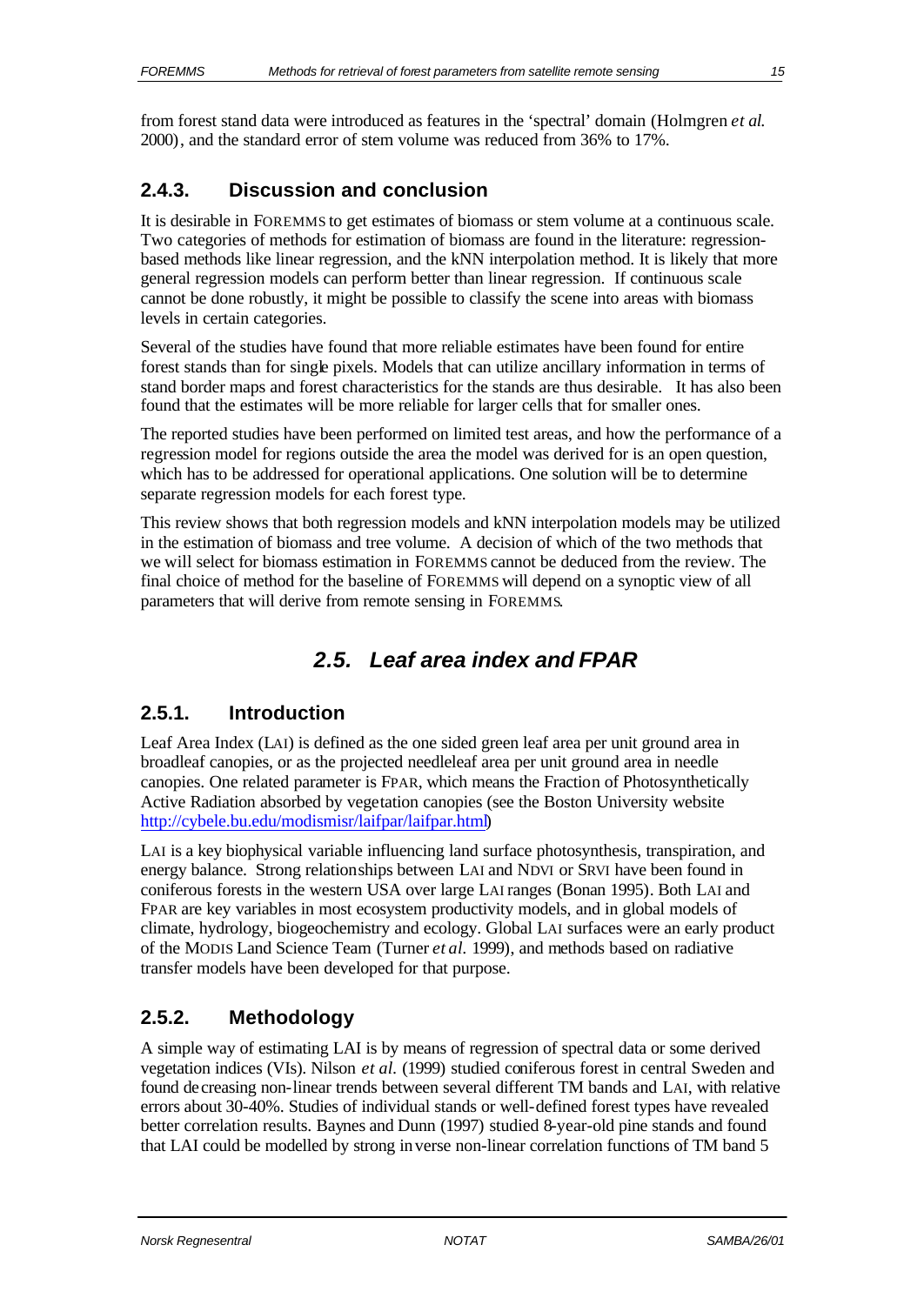$(r^2 = 0.91)$  and of band 3 ( $r^2 = 0.71$ ). LAI were also modelled by positive linear correlation with NDVI ( $r^2 = 0.81$ ) and SR ( $r^2 = 0.78$ ).

Jakubauskas and Price (1997) analysed the relationships between LAI and TM data in a lodgepole pine forest in Yellowstone, USA. Both spectral data and derived VIs were analysed by means of stepwise multiple regression analysis. When considering the spectral bands only, TM5 were found to explain 62% of the variance in LAI, and with no significant improvement from the other spectral bands. When both types of TM data were considered, LAI was best explained ( $R^2$ =66%) by a combination of NDVI and the greenness-component of a scenespecific Tasselled Cap transformation (see Crist and Cicone 1984).

Different VIs (NDVI, SR, SAVI) were derived from TM images and compared with LAI measured in field at three sites within the temperate zone (Turner *et al.* 1999). The general finding was a strong general relationship for low values of LAI, as the VIs were increasing up to LAI values of 3-5. For LAI values above 5 the sensitivity of the VIs was low, and they even decreased at the highest LAI values in the coniferous forests. This decrease is explained by the reduced NIR reflectance in the complex canopies in mature forest stands. Atmospheric correction improved the relationship between LAI and VI, but topographic corrections had little or no effect. A serious problem is that forest type and other vegetation properties that are independent of LAI, will have significant effects on the VIs. None of the investigated VIs were found to be generally better than the others, but it was suggested to select between the various VIs according to forest type and successional stage.

LAI is commonly estimated using NDVI, and other VIs based on VNIR radiation. However, it has been demonstrated that LAI is more closely related to middle -infrared (MIR) radiation than to visible light, and that MIR can be applied to improve the correspondence between the VI and LAI in boreal forests. Brown *et al.* (2000) suggested a MIR based modification of the simple ratio, the reduced simple ratio,  $RSR = (NIR/R) (MIR-MIR_{min}) / (MIR_{max}-MIR_{min})$ . In a study of boreal forests of Canada they found that RSR showed increased sensitivity to LAI and was reducing background effects in conifer canopies. Furthermore, RSR had the potential to unify deciduous and conifer species in LAI retrieval, which has impact when informa tion about forest type is missing or where the forest types are mixed within a pixel. These results are verified by the findings of Boyd *et al.* (2000), who compared NDVI to a vegetation index based on both NIR and MIR radiation, VI3, for a boreal forest canopy. The relationship with LAI was stronger than for NDVI, and the variation in LAI was better explained. However, in a study of LAI in a larger landscape scale in Glacier National Park, USA, NDVI was found to be the best index for estimating LAI, though the accuracy decreased with coarser pixels (White *et al.* 1997). The MIR corrected SR was found to overestimate the LAI because of difficulties in deriving the appropriate reflectance scale of the MIR correction, but it was a good indicator of understory canopy cover.

The MODIS instrument is designed to provide global imagery at one single viewing angle and seven short-wave spectral bands (visible, NIR and MIR) , while the MISR (multi-angle imaging spectroradiometer) instrument is designed to provide global imagery at nine discrete viewing angles and four VNIR spectral hands. Algorithms for retrieval of LAI and FPAR fields both from MISR alone (Knyazikhin *et al.* 1998a) and from a combination of MISR and MODIS (Knyazikhin *et al.* 1998b) are applied in the production of the Terra standard product of LAI and FPAR. Algorithms for deriving LAI / FPAR from MODIS reflectance data are found at http://modarch.gsfc.nasa.gov/MODIS/ATBD/atbd\_mod15.pdf (see also Knyazikhin *et al.* 1999). The algorithms are independent of any particular canopy reflectance model, and utilise information of the canopy spectral properties and structural attributes. They depend on a structural land cover classification into one of six global biomes, where broadleaf forest and needle forest are the two relevant for FOREMMS.

The algorithm for producing global LAI and FPAR fields from the combination of MODIS and MISR canopy reflectance data (Knyazikhin *et al.* 1998b) is a synergistic algorithm based on a 3-D formula tion of the radiative transfer process in vegetation canopies. The radiative trans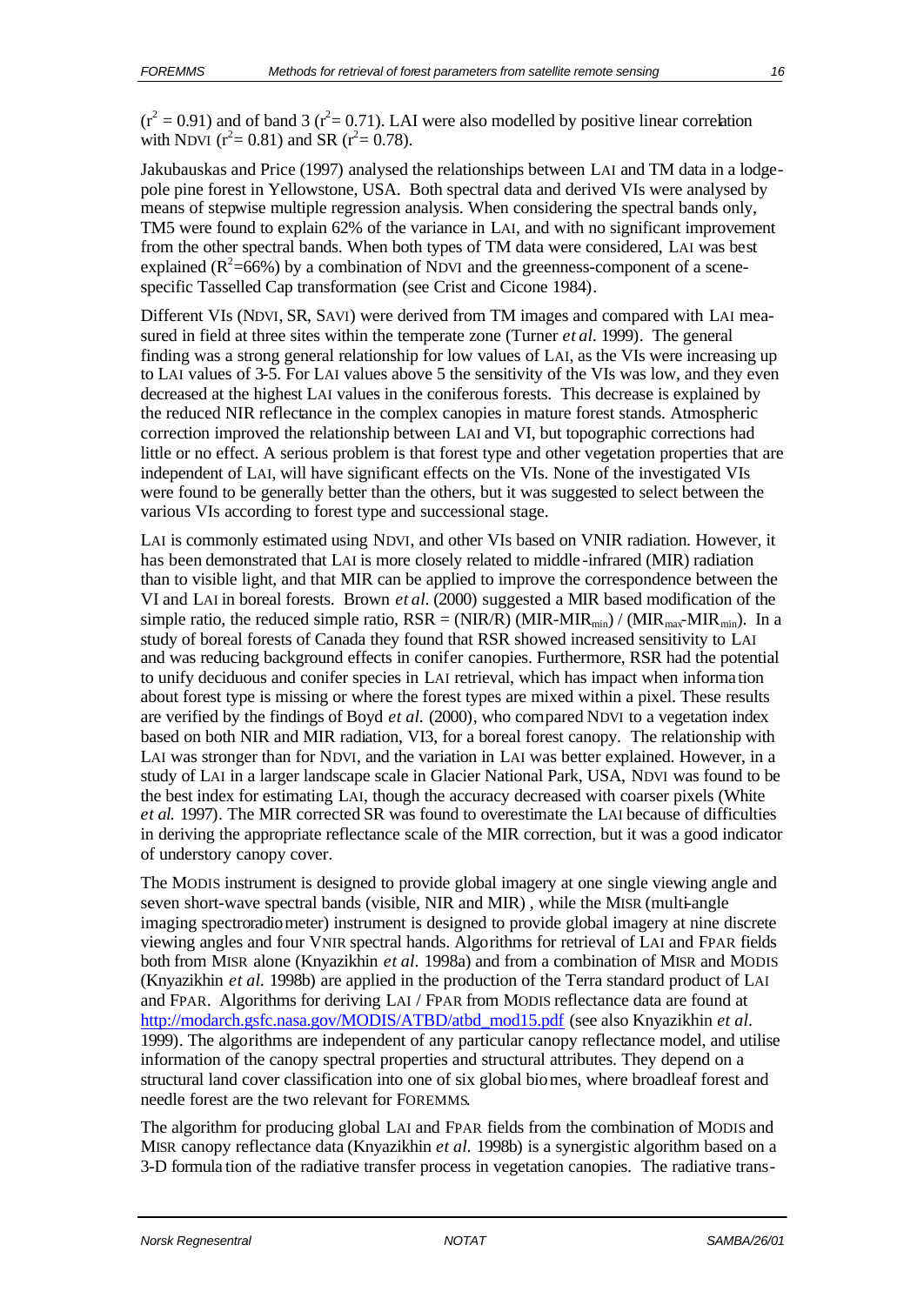fer in plant canopies have some specific features, which have made it possible to split the complicated 3-D radiative transfer problem into two independent and simpler sub-problems, and store their solutions in a look-up-table LUT. A land cover classification map is required in order to identify what biome the ground cover belongs to, and mis classification between distinct biomes can fatally impact the quality of the retrieval, but the impact of mis classification between spectrally similar biomes is negligible (Tian *et al.* 2000). The algorithm is dependent on the spatial resolution of the data, and therefore the algorithm must be adjusted for data resolution in order to be utilized with data from other sensors.

The algorithm for retrieval of LAI and FPAR from MISR data only (Knyazikhin *et al.* 1998a), is a two-step process that utilizes all the information provided by atmospherically corrected MISR data. The fist step is based on a set of models, which represent the biome type, canopy structure, and soil/understory reflectances. Candidate models are identified according to their correspondence with the retrieved spectral hemispherically integrated reflectance. The second step identifies the best one of the candidates. Each of the candidate models are evaluated by means of their correspondence to the retrieved spectral directional reflectances at each of observed the MISR angles. The most probable values of LAI and FPAR are specified by means of measure theory using the set of all acceptable solutions. The algorithm was tested with bidirectional reflectance data over Africa from the POLDER instrument (Zhang *et al.* 2000). The test results demonstrated some advantages of using multi-angle data, as they can: 1) decrease the dispersion and saturation of LAI,

and increase the quality of retrieved LAI and FPAR,

- 2) improve the accuracy of LAI retrievals in geometrically complex canopies such as shrubs,
- 3) help determine biome (land cover) types correctly
	- by using the minimum value of LAI dispersion.

The algorithms for deriving LAI from MODIS reflectance data (Knyazikhin *et al.* 1999) also have a backup solution based on NDVI. For each of the six biomes, LAI and FPAR have been modelled as non-linear functions of NDVI. The functions are given in terms of LUTs and are listed in table 2.3 in http://modarch.gsfc.nasa.gov/MODIS/ATBD/atbd\_mod15.pdf.

### **2.5.3. Discussion and conclusion**

In FOREMMS, large areas covering a wide variety of forest types are going to be mapped. Solutions based on regression with single bands or with VIs, will require large amounts of training data in order to be representative for the whole area. However, VI based methods that include MIR may be possible solutions.

The full algorithms for MODIS will be very complicated to implement, and the results can also be obtained as standard products from MODIS. There is therefore no reason to implement those algorithms into FOREMMS unless we want to improve them or adapt them to other sensors. Instead FOREMMS could include the LAI/FPAR product from MODIS.

For FOREMMS it therefore seems that the best solution for a robust baseline algorithm will be to implement the MODIS backup solution algorithm, and if possible refine the LUTs that are being used. An advantage of this solution is that NDVI can be derived from any multispectral satellite image.

# *2.6. Forest changes*

### **2.6.1. Introduction**

Multi-temporal images are essential for detection of forest changes. In addition to change detection, such images are also applied for deriving information related to phenological phenomena, and for instance estimation of growth during a season.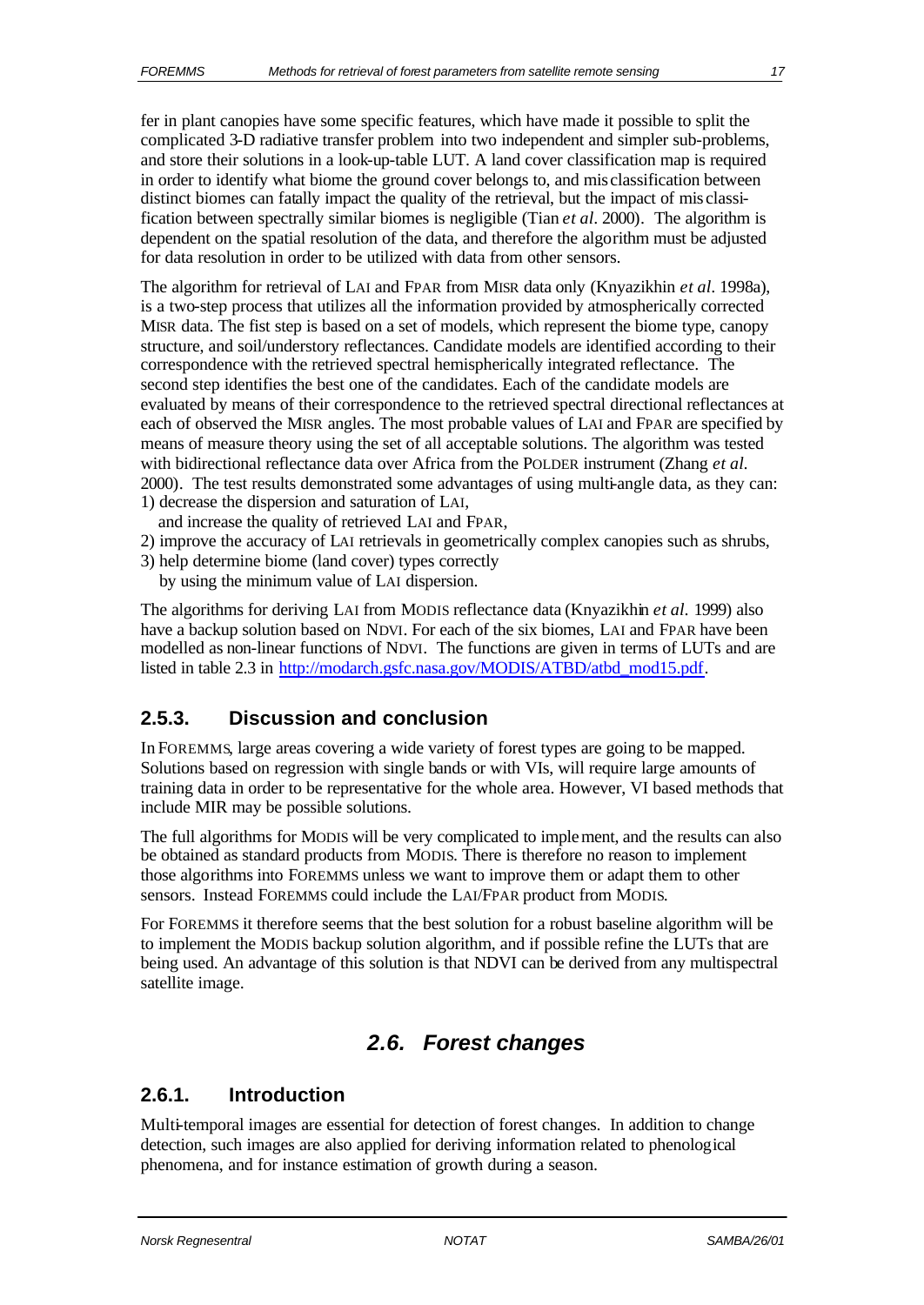For forest change detection from time series we must distinguish between seasonal responses of the vegetation, inter-annual variability, and directional change (Coppin and Bauer 1994). Directional change may be caused by intrinsic vegetation processes, land use or other humaninduced processes (e.g. pollution stress), and alterations in global climatic patterns. For a given forest monitoring system, its ability to detect changes will depend on its ability to account for variability at different scales. Coppin (1994) discusses four different types of signature changes: no change (closed canopy remained closed), canopy depletion (net overall canopy loss), recent storm damage (structural/textural canopy changes), and canopy increment (process of canopy closure).

A simple approach to change detection is to compare two classified images, for instance two forest cover maps for detection of deforestation and afforestation. Other approaches may include thresholds, linear transformations, classifications, regression models and change vector analysis (Häme *et al.* 1998).

The two main variables for forest growth are Gross primary production and aboveground primary production (NPAA). Some important aspects of NDVI concerning growth were reviewed by Bonan (1995). The NDVI is related to FPAR, which is important for the photosynthesis rate. The seasonal cycle of NDVI is correlated to the seasonal uptake and release of CO2. The annual integrated NDVI is related to annual net primary production (NPP).

# **2.6.2. Methodology**

The most common approach to change detection is to study changes of individual pixels. Varjo (1996) studies changes on the stand level based on the assumption that at least part of the changes follow stand borders, especially man-made changes. They study changes as standwise differences of the three first central moments for individual Landsat TM channels using a nonparametric kernel method.

Time series can be applied to detect e.g. defoliation by using well-established change detection techniques for optical sensors, like vegetation indexes or principal component analysis (Collins and Woodcock 1996). Changes are detected using a linear model relating the spectral signature at two different dates. The most common linear change detection approach is multidate principal component analysis. These methods are easier to use if the images are from the same sensor, and if they are well calibrated. Comparisons of linear change detection techniques for forest applications are given by Collins and Woodcock (1996) and Muchoney and Haach (1994). Nielsen *et al* (2001) presented a method for change detection based on multivariate alteration detection and maximum autocorrelation factors.

Häme *et al.* (1998) presented an unsupervised change detection method that is based on clustering of two images. The detection and identification of the changes are performed in two separate clustering procedures. In the first phase the two images are clustered separately. In the next phase, the clusters in the latter image are reclustered into finer classes, which are compared to the first image. A detailed description of the method is given by Häme *et al.* (1998). When the method was tested in southern Finnish Boreal forest using TM data, it could reliably detect and identify clearcuts. The method also provided information on forest damage.

Cohen *et al* (1998) compared two unsupervised classification methods for mapping forest harvest activity from a temporal dataset consisting of five sequential date-pairs of difference images derived from Landsat. The merged image differencing method was merging the classification results from the five separate difference image pairs into a single map of forest harvest activity. The simultaneous image differencing method applied one single unsupervised classification of the full sequential difference image data set. Both methods mapped the clearcuts with more than 90% accuracy.

Sohn *et al* (1999) applied a new spectral pattern matching approach that utilizes the spectral angle concept for mapping deforestation and successional forest regrowth. Forest regrowth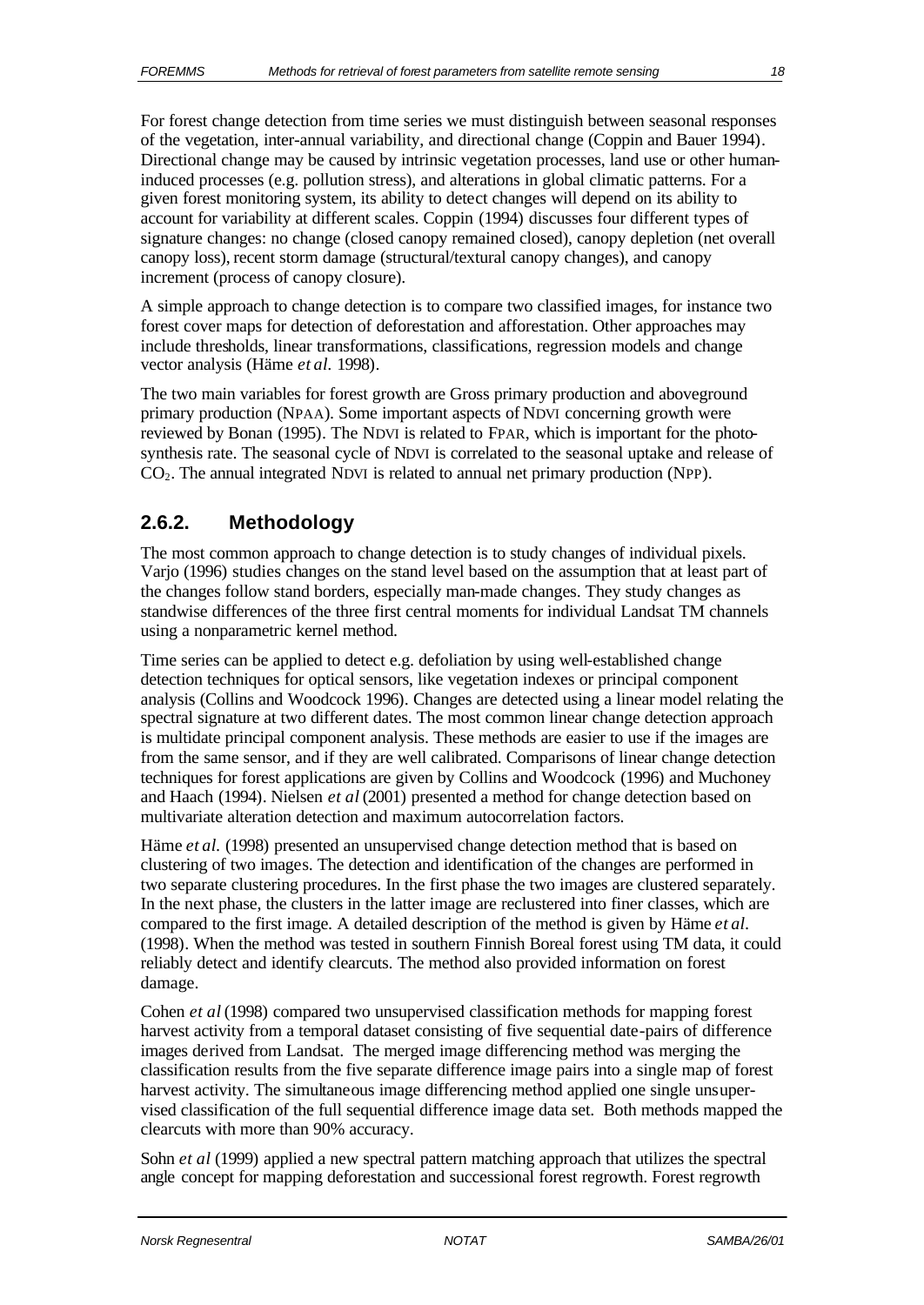stages were mapped by assigning spectral clusters to reference classes, based on the minimum spectral angle rule. By applying the spectral pattern matching approach, spectral clusters can be assigned into information classes in an objective way. The conceptual difference between the spectral distance and spectral angle in feature space is also reviewed.

Varjo and Folving (1997) monitored rapid forest changes, like cuttings, in large areas of boreal forests by utilizing an unsupervised clustering method and multitemporal radiometrically calibrated Landsat TM data. In order to obtain a change detection of acceptable accuracy, the classification units must be the forest stands instead of the pixels.

Sachs *et al* (1998) used Landsat TM and MSS imagery to map forest cover and detect major disturbances between 1975 and 1992 for a large area of interior British Columbia. Changes in landscape pattern were examined by describing both conifer and harvested patches in each biogeoclimatic zone by means of calculated indices like interior area, perimeter/area ratio, and patch-shape complexity.

Multi-temporal TM data showed that the ratios of band 5 to band 4 increased as longleaf pine were subjected to a one year prolonged drought (Pinder and McLeod 1999). Mean ratios increased significantly (from 0.42 to 0.55) during the drought, but the amount of the increase varied among the forest stands. Ratios returned to pre-drought levels once the drought was broken.

Royle and Lathrop (1997) studied the defoliation of an eastern hemlock forest in the New Jersey Highlands during a 10-year period by comparing the simple ratio VI from Landsat TM data. A regression model relating estimates of canopy condition to the temporal difference in the VI was developed to predict hemlock condition across the study area. The VI difference was highly correlated to hemlock damage as measured on the ground  $(r^2 = 0.73)$ .

Forest growth is closely related to the carbon exchange. Bonan (1995) discussed remote sensing applications for modelling of the seasonal and annual carbon balance in terrestrial ecosystems. The applications will take advantage of models that combine the biophysical and biogeochemical controls of  $CO<sub>2</sub>$  exchange. The annual production of biomass and the seasonal cycle of  $CO<sub>2</sub>$  exchange in boreal forests have been well approximated by such a model, where the required input is the beginning and end of the growing season, absorbed photosynthetically active radiation, foliage nitrogen concentration, and vegetation type

In order to estimate Gross primary production (P-G) and aboveground net primary production (NPPA), Coops (1999) applied the 3PGS model using NDVI from AVHRR and Landsat MSS. The method is based on a monthly time-step model (Physiological Principles Predicting Growth using Satellite data (3PGS)), which requires monthly weather data, soil texture, and rooting depth. It will also require the fraction of photosynthetically active radiation absorbed by the forest canopies (fPAR), which is estimated from a satellite-derived NDVI. AVHRR and Landsat MSS data were used by the model, yielding 3PGS predictions at a more refined landscape scale. Field tests resulted in a linear relation between predicted and measured wood production ( $r^2 = 0.4$ ).

# **2.6.3. Discussion and conclusion**

The time issue concerning detection of harvesting / deforestation and regrowth / afforstation is very different. The former is happening fast and need to be detected fast, while the latter is slow processes, and can therefore be detected by more laborious and not so frequent methods.

Forest harvesting and deforestation seems to be detectable by clustering methods within the forest mask. Afforestation and regrowth will occur outside the forest mask and should be detected by a forest classification of the whole FOREMMS area.

Forest health should be monitored by studying time series of NDVI or other forest parameters. Serious changes in forest health may also be detected by a change in forest class, or by the same clustering methods that will be used for detecting harvesting and deforestation.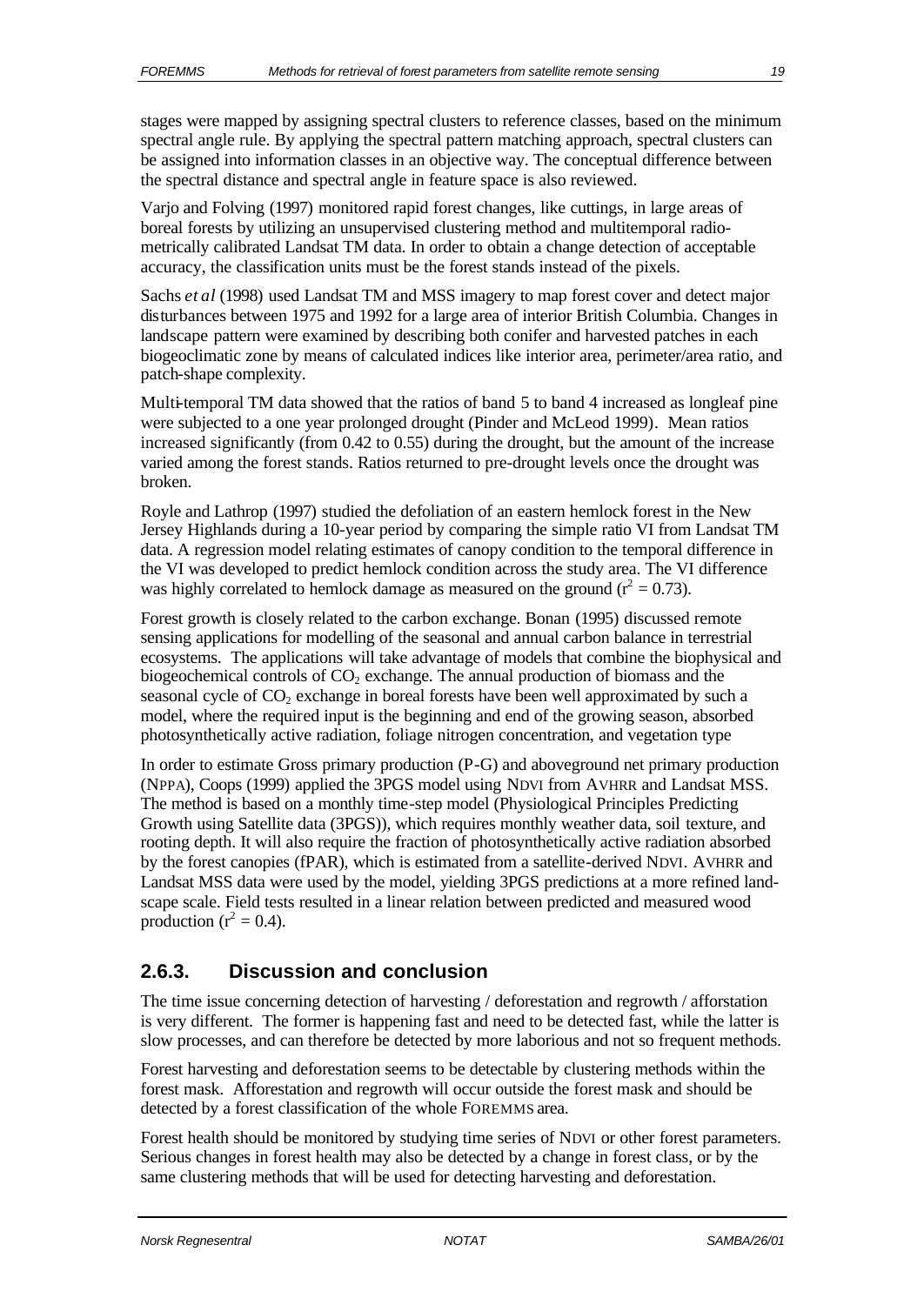As the primary production is dependent on the incoming solar energy, FPAR seems to be a relevant parameter for determining the primary production. The total amount of absorbed PAR (photosyntetically active radiation) is given by FPAR and the incoming PAR, which can be determined from meteorological models and observations.

# *2.7. Biodiversity*

### **2.7.1. Introduction**

The ecological interpretation of landscape patterns is one of the major objectives of landscape ecology. These landscape patterns needs to be quantified to establish relationships to ecological processes and to detect changes.

Wickham *et al* (1995) estimated 3 diversity estimates in the USA from AVHRR satellite data: land cover richness, vegetation richness and vegetation clustering.

The definition of a system of nomenclature for mapping European Forest, (Köhl and Päivinen 1996) suggested 3 parameters called 'dominance', 'contagion' and 'fractal dimension' (Dale *et al.* 1995; O'Neill *et al.* 1988), which is related to the spatial arrangement of patches. In the suggested nomenclature the spatial arrangement of patches is suggested as indicator attributes to describe the potential of forested areas to fulfil the functions described by the attributes 'Threats to Species Diversity', 'Wildlife Habitats', 'Scenic Beauty' and 'Environmental Impact' (FIRS project - key parameter study).

### **2.7.2. Patchiness / patch attributes**

Dominance is the complement to evenness, provides a measure of how common one land cover is over the landscape. Its value indicates the degree of which species dependant on a single habitat can pervade in an area.

Contagion measures the degree to which land cover units are clumped or aggregated. Contagion is a useful metric for those species that require a large contagious area of particular forest type or land cover.

Fractal dimension is an indicator for the complexity of spatial patterns. This indicator can be used to select areas that are suitable for species that inhabit at edges or require multiple habitats. Can also be used to select areas that are suitable for species that inhabitat large contagious areas.

The GOFS (Global observation of forest cover) project has also identified a product related to forest change called Forest Fragmentation Product. This type of parameter could be implemented in FOREMMS on different levels.

A whole range of indices has been suggested to quantify the spatial arrangement of patches. In FOREMMS the most logical approach is to calculate indices based on the forest mask or available land cover databases (Level 2 data) with a large filtering window (e.g. 5km x 5km).

The FRAGSTATS program (http://www.fsl.orst.edu/lter/data/software/fragstat.htm) was developed to quantify landscape structure. FRAGSTATS offers a comprehensive choice of landscape metrics and was designed to be as versatile as possible. Two separate versions of FRAGSTATS exist: one for vector images and one for raster images. Both versions of FRAGSTATS generate the same array of metrics, including a variety of area metrics, patch density, size and variability metrics, edge metrics, shape metrics, core area metrics, diversity metrics, and contagion and interspersion metrics. The raster version also computes several nearest neighbour metrics.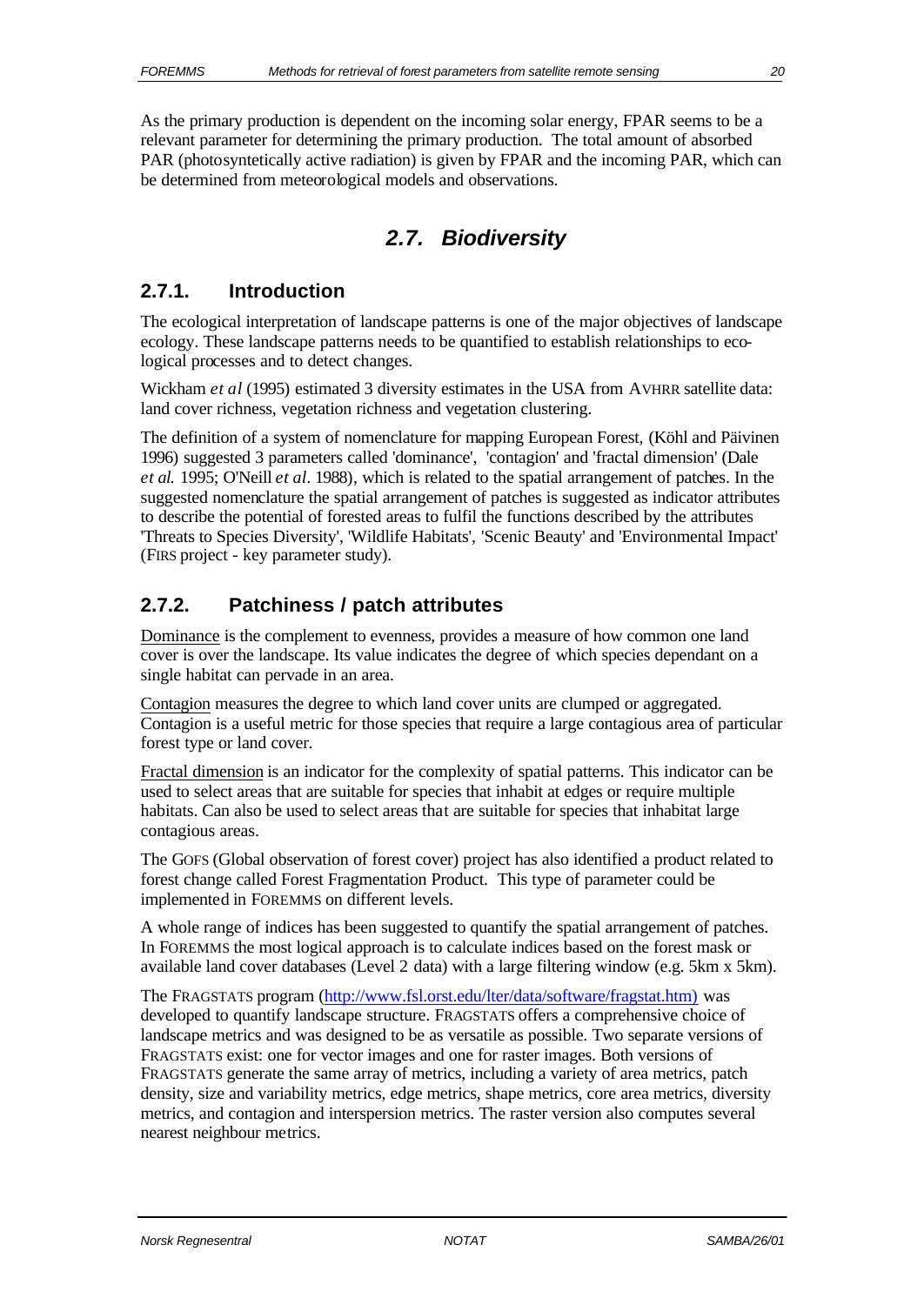# **3. Discussion of algorithms**

As previously mentioned, the literature for extraction of forest parameters reviewed is mainly based on using general classes of method to estimate the parameter, and not specially dedicated algorithms. Two main classes of algorithms are needed: classification algorithms and algorithms for estimating a general parameter.

# *3.1. Methods for image classification*

As the default method for image classification, we propose to use the ML classifier with a multivariate Gaussian density function. For optical images, the Gaussian data model is generally very well suited. Besides the elementary pixelwise ML classifier, a contextual version (e.g. Haslett's algorithm) will be considered. Texture parameters computed on a neighbourhood could be included in the feature vector. One alternative to ML classification is to introduce Markov random fields or Markov chains as a prior model and perform maximum *a posteriori* (MAP) or maximum posterior marginals (MPM) classification. However, the computational cost is considerable and it is difficult to estimate the spatial regularity parameters of such prior models from a ground truth of limited size. Another alternative is to use non-parametric methods such as neural networks or clustering techniques, e.g. the k-nearest neighbours (kNN) algorithm. In this case, no precise data model is needed. This is a considerable advantage in many applications, but in our case the Gaussian model is well justified and multivariate ML classification seems to be the best methodological starting point.

# **3.1.1. Multi-resolution analysis**

The multilevel analysis in FOREMMS will consist of estimating a parameter (e.g. a forest parameter) at Level 1 based on data from one sensor (or more), estimation of the same parameter at Level 2 based on data from a second sensor, and possibly at Level 3 based on data from a third sensor. Furthermore, a model describing the relationship between the parameter at Level 1, Level 2 and Level 3 must be established.

Only a limited set of studies have used multiresolution data to predict forest parameters. The classification accuracy of low-resolution images can be estimated by using high-resolution images as ground reference information. Kloditz *et al* (1998) carried out a statistical analysis on simulated low-resolution data derived from TM data, which resulted in two models for combining the information from the aggregated TM data in order to predict NDVI from NOAA data.

### **Multi-resolution pyramids for segmentation of a single image**

For image segmentation purposes, a popular approach is to create a pyramid representation of the original, single -sensor image by sampling it at different spatial resolutions. In some cases, this can speed up and/or simplify the segmentation problem. An example is given by Wang and Liu (1999). Multi-resolution Markov random fields (MRMRF) are often used to model the observed data at the different spatial resolutions and how this is related to the scene labels which one seeks to estimate. The use of a MRMRF to model data at different spatial scales could be relevant to FOREMMS.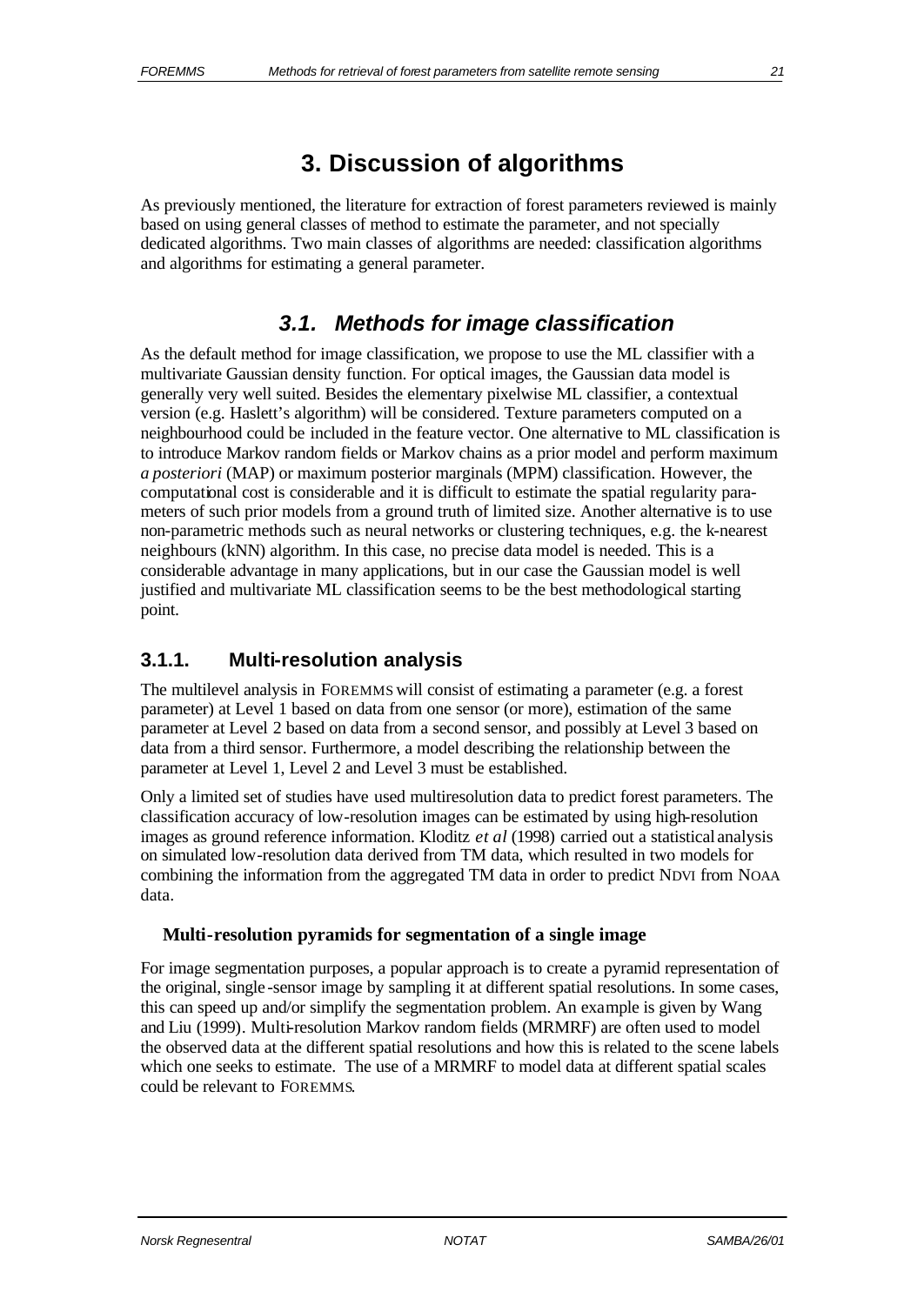Image pyramid models or quad-tree representations are also useful to establish relationships when the original image data are measured at different resolutions. One example of such a model is given by Luettgen and Willsky (1995). A pyramid model describes the observed data or the underlying stochastic process that one seeks to estimate at different spatial resolutions, and how the different resolutions are related.

Multiple scale modelling in terms of Kalman filtering is discussed for soil moisture prediction by Kumar (1999). Here, scale replaces the role time normally has in Kalman filtering. Instead of predicting new observations at a new time, observations at a finer scale are predicted. We will study such models in FOREMMS.

### **3.1.2. Multitemporal image classification models**

We will also need classification models that incorporate multitemporal information from time series of images, e.g. to be able to use phenology. A principal decision in multi-temporal image analysis is whether the images are to be combined on the data-fusion level or the decision-fusion level (Jeon and Landgrebe 1999). Data-level fusion consists or combining the multi-temporal images into a joint data set and performing the classification based on all data at the same time. In decision-level fusion, a classification is first performed for each time, and then the individual decisions are combined to reach a consensus decision. If no spectralsignature changes (affecting the information classes) have occurred between the image acquisitions, this is very similar to classifier combination (Benediktsson and Kanellopoulos 1999). A few studies have considered decision-level fusion in a model allowing class changes (Jeon and Landgrebe 1999; Raviv 1967; Solberg *et al.* 1996; Swain 1978).

One possibility might be to start by using the methodological framework presented by Solberg *et al.* (1996). In this model, Markov chains are used to model the time dimension, and a model for legal transitions between development states can be built. As an example, consider a model of NDVI during the growing season (first leaf, max leaf etc.). Different tree species or forest types will be modelled using different transition times and states.

# **3.1.3. Models for fusion of ancillary and remote sensing data**

Most of the studies for forest parameter extraction discussed in section 3 use only remote sensing images. The performance of the algorithms is not perfect, there is a need of methodological improvements to achieve better accuracy. One possible source for algorithm improvement is to combine the image data with ancillary data in term of e.g. general land cover maps or other map information from CORINNE or other sources. There are generally no standard methods for combining map information with image information, but in previous studies we have tried to establish a methodological framework for this purpose (Solberg *et al.* 1996). A brief review and discussion of multisource image classification is given below. A prerequisite for multisource fusion is that the image data are co-registered. Image fusion can either be applied to visualize the combined image data set, or to use the combined image data set to classify or segment the scene into ground-cover classes. We will only consider the latter approach.

The main approaches to multi-sensor data fusion found in the remote sensing literature are statistical methods (Benediktsson and Swain 1989; Solberg *et al.* 1996), Dempster-Shafer evidence theory (Lee *et al.* 1987; LeHegaratMascle *et al.* 1997) and neural networks (Benediktsson *et al.* 1996). The most common approach to multi-sensor classification is to concatenate the data into one vector and treat it as if it were a set of measurements from a single sensor. Such a classifier is difficult to use when the data cannot be modelled with a common probability density function, or when the data set includes ancillary data, e.g., from a GIS system.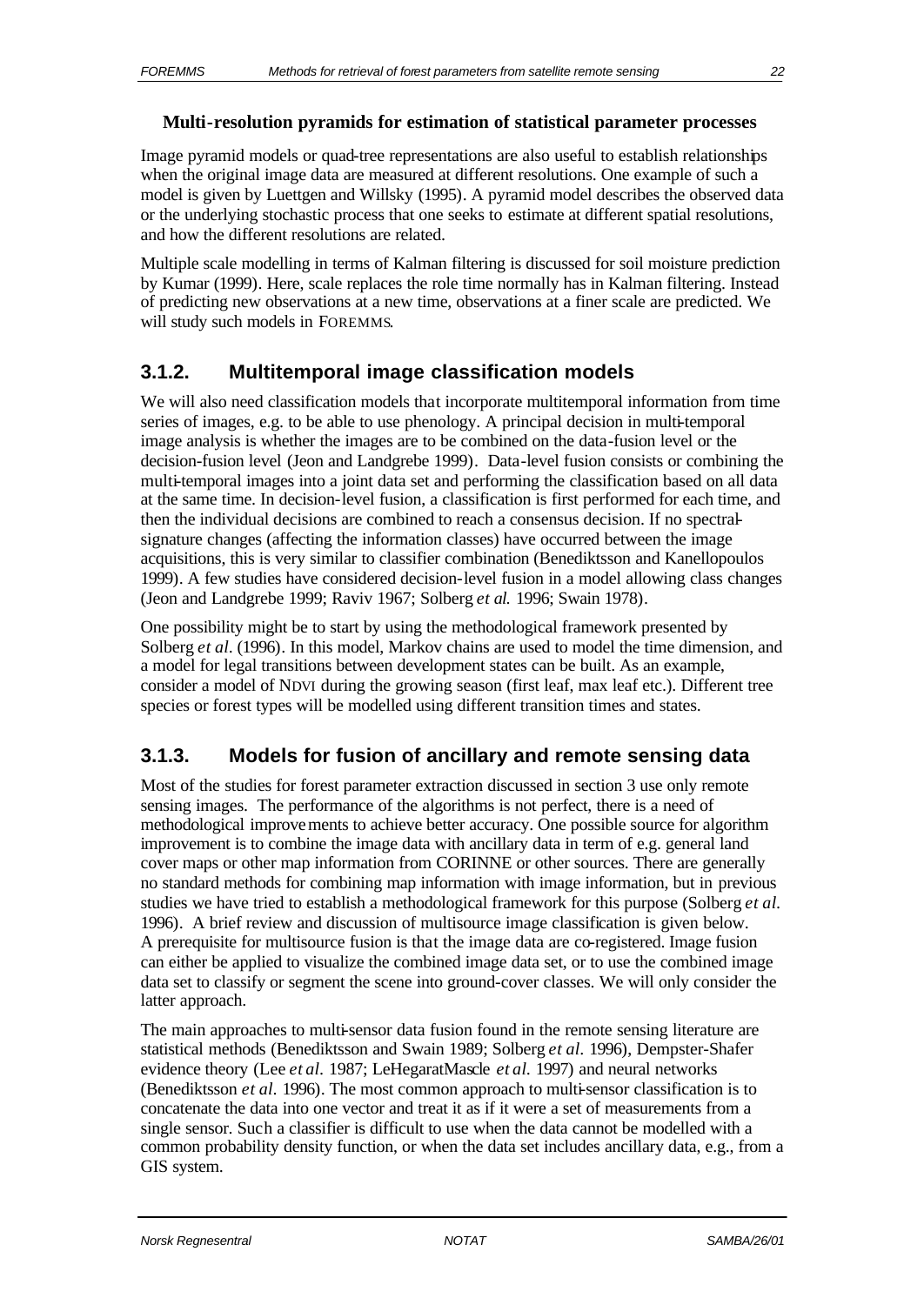Many multi-sensor studies have used neural nets because no specific assumptions about the underlying probability densities are needed. A drawback of neural nets in this respect is that they act like a black box in that the user cannot control how the different data sources are used. Another drawback is that specifying a neural network architecture involves specifying a large number of parameters.

Hybrid approaches combining statistical methods and neural networks for data fusion have also been proposed. Benediktsson and Sveinsson (1997) apply a statistical model to each individual source, and use neural nets to reach a consensus decision. Most applications involving a neural net use a multi-layer perception, but other neural network architectures can be used.

The fusion of the images can take place at different levels, the pixel, feature, or decision level (Solberg *et al.* 1996). Pixel-level fusion consists of merging information from different images on a pixel-by-pixel basis to create a new multisensor image, which is then input to a segmentation/ interpretation process. In feature-level fusion, a set of features from each image is merged and used for further interpretation. In decision-level fusion, the single -sensor images are input to single -sensor segmentation / classification algorithms, and then the computed probabilities for each ground cover type are combined to reach a consensus classification of the scene. The latter approach might be most useful in FOREMMS, where the sensors used gives images with very different spectral and spatial characteristics. We would also recommend to use the mathematical framework presented in (Solberg *et al.* 1996) as the basis for further improvements regarding the use of multisource data in FOREMMS. This framework includes means of combining image data with existing map information and very simple models for class changes or development.

# *3.2. Estimating continuous parameters*

Two main approaches are suggested in the literature: kNN and linear regression. Unless the amount of training data is huge, kNN is likely to be very little robust. Regression-based approaches are much more robust. The performance of regression-based approached can probably be improved by using more general regression models than linear models. This is a well-established field of work in the statistics literature, and other classes of regression models should be tried, e.g. generalized linear models (Venables and Ripley 1999). Further research in FOREMMS should compare the performance of both the simple regression models, the kNN approach, and more general regression models for a given data set and forest parameter.

These parameter estimation methods are designed for single locations, and they do not consider the spatial neighbourhood of a location. There are many models for spatial statistics in the statistics literature, (see e.g. Høst *et al.* 2001). However, operating on a global level, many of them will be computationally intense, compared to operating on a local neighbourhood. With computational aspects in mind, we suggest that FOREMMS can use local models for spatial context, e.g. by using Markov random field models. This would make us able to use the same methodological framework as proposed for spatial context and ancillary data in image classification.

# *3.3. Baseline methodology for FOREMMS*

A limited set of baseline algorithms have been implemented in the FOREMMS prototype:

- o Pixelvise classification has been implemented as maximum likelihood (ML) classification using Gaussian distribution models.
- o Contextual classification has been implemented by Haslett's maximum *a posteriori* (MAP) algorithm. The algorithm considers the contextual contribution to the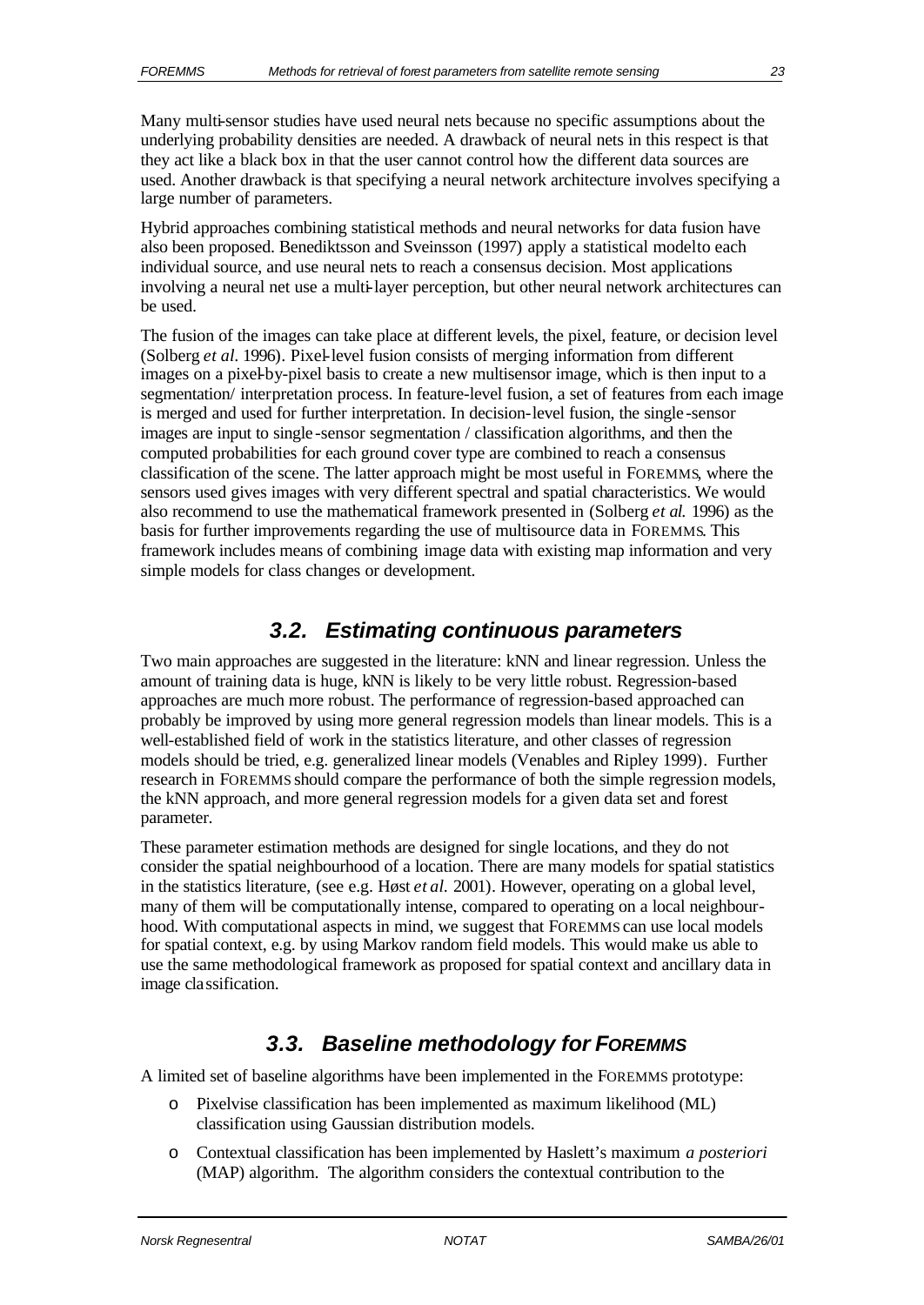posterior probability in addition to the *a priori* probability and the likelihood. The context is derived from a local neighbourhood around each pixel.

- o Estimation of continuous variables by means of non-linear regression has been implemented by means of neural network (NN) algorithms.
- o The kNN interpolation method will not be imple mented in the prototype.
- o Estimation of the patchiness attributes has been implemented.
- o Extraction of extract forest parameters by means of time series analysis of NDVI values is not implemented in the prototype.
- o Extraction of NDVI data for storage in the database is not yet implemented.

### **3.3.1. Suggested improvements**

After the implementation of baseline algorithms into the FOREMMS prototype, we suggest the following options for further development after the prototype version, according to the discussions given in this note.

Classification of forest cover is most relevant for change detection compared to existing databses like CORINE land cover. It must be undertaken on Level 3 data in order to ensure results within a reasonable time range. Therefore we suggest to devellop a forest cover fraction algorithm for Level 3 data.

Derivation of forest type from from Level 3 data should take advantange of the frequent acquistions of those data, and utilize the phenological information in such data. Such algorithms often utilize NDVI data, and therefore derivation and storage of NDVI should be implemented in order to be able use these data later. We have suggested to apply a Markov chain based algorithm.

Extraction of biomass is implemented by non-linear regression in a neural network (NN) algorithm. We suggest to evlauate this solution carefully before turning to the other option, implementing a kNN interpolation algorithm. Our suggestion for improvement and delvelopment of continuous paramteres in general, is to use local models of spatial context and implement Markov random field models.

The baseline algorithms do not include LAI/FPAR, but we suggest that the Modis backup algorithm is implemented, as it is given as a simple LUT function of the NDVI and main biome (forest type). In addition, FOREMMS should include the LAI/FPAR PRODUCT from MODIS.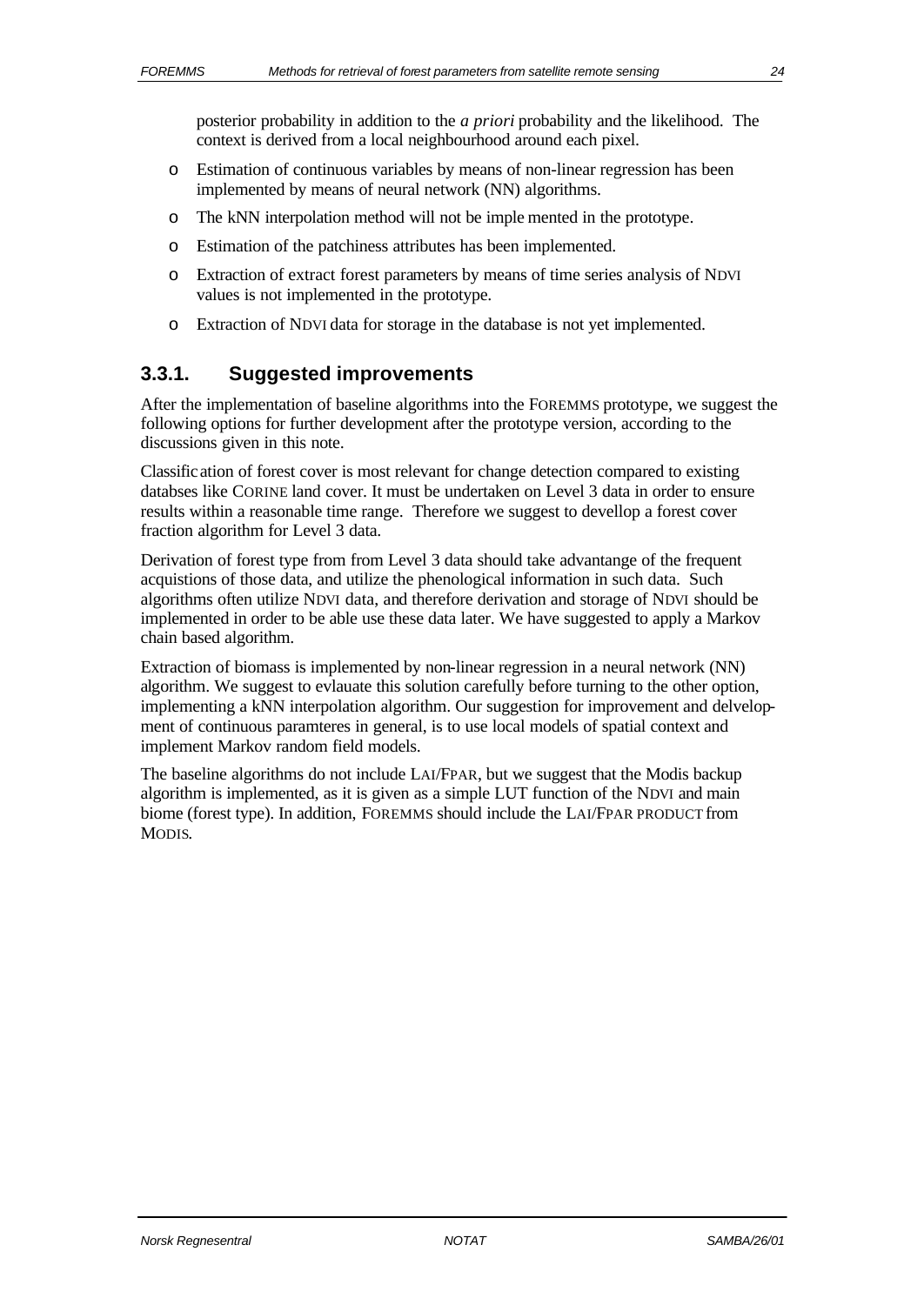# **4. References**

- Baynes, J. and Dunn, G.M. (1997). "Estimating foliage surface area index in 8-year-old stands of Pinus elliottii var. elliottii x Pinus caribaea var. hondurensis of variable quality" *Canadian journal of forest research - Revue canadienne de recherche forestier*, **27** (9): 1367-1375.
- Benediktsson, J.A. and Swain, P. (1989). "A method of statistical multisource classification with a mechanism to weight the influence of the data sources." *International Geoscience and Remote Sensing Symposium 1989, IGARSS'89, July 1989, Vancouver, Canada*, pp. 517-520.
- Benediktsson, J.A., Sveinsson, J.R. and Ersoy, O.K. (1996). "Optimized combination of neural networks" *IEEE International Symposium on Circuits and Systems (ISCAS'96), May 1996, Atlanta, Georgia*, pp. 535-538.
- Benediktsson, J.A. and Sveinsson, J.R. (1997). "Feature extraction for multisource data classification with artificial neural networks" *International journal of remote sensing*, **18** (4): 727-740.
- Benediktsson, J.A. and Kanellopoulos, I. (1999). "Classification of multisource and hyperspectral data based on decision fusion" *IEEE Transactions on Geoscience and Remote Sensing*, **37** (3): 1367-1377.
- Bonan, G.B. (1995). "Land atmosphere interactions for climate system models Coupling biophysical, biogeochemical, and ecosystem dynamical processes" *Remote sensing of environment*, **51** (1): 57-73.
- Boyd, D.S. and Ripple, W.J. (1997). "Potential vegetation indices for determining global forest cover" *International journal of remote sensing*, **18** (6): 1395-1401.
- Boyd, D.S., Wicks, T.E. and Curran, P.J. (2000). "Use of middle infrared radiation to estimate the leaf area index of a boreal forest" *Tree physiology*, **20** (11): 755-760.
- Brown, L., Chen, J.M., Leblanc, S.G. and Cihlar, J. (2000). "A shortwave infrared modification to the simple ratio for LAI retrieval in boreal forests: An image and model analysis" *Remote sensing of environment*, **71** (1): 16-25.
- CEC (1993) "CORINE land cover, technical guide" *Office for official publications of the European Communities*, Report no. EUR 1285 EN.
- Champeaux, J.L., Arcos, D., Bazile, E., Giard, D., Goutorbe, J.P., Habets, F., Noilhan, J. and Roujean, J.L. (2000). "AVHRR-derived vegetation mapping over Western Europe for use in numerical weather prediction models" *International journal of remote sensing*, **21** (6-7): 1183-1199.
- Cohen, W.B., Fiorella, M., Gray, J., Helmer, E. and Anderson, K. (1998). "An efficient and accurate method for mapping forest clearcuts in the Pacific Northwest using Landsat imagery" *Photogrammetric engineering and remote sensing*, **64** (4): 293-300.
- Collins, J.B. and Woodcock, C.E. (1996). "An assessment of several linear change detection techniques for mapping forest mortality using multitemporal Landsat TM data" *Remote sensing of environment*, **56** (1): 66-77.
- Coops, N. (1999). "Improvement in predicting stand growth of Pinus radiata (D. Don) across landscapes using NOAA AVHRR and Landsat MSS imagery combined with a forest growth process model (3-PGS)" *Photogrammetric engineering and remote sensing*, **65** (10): 1149-1156.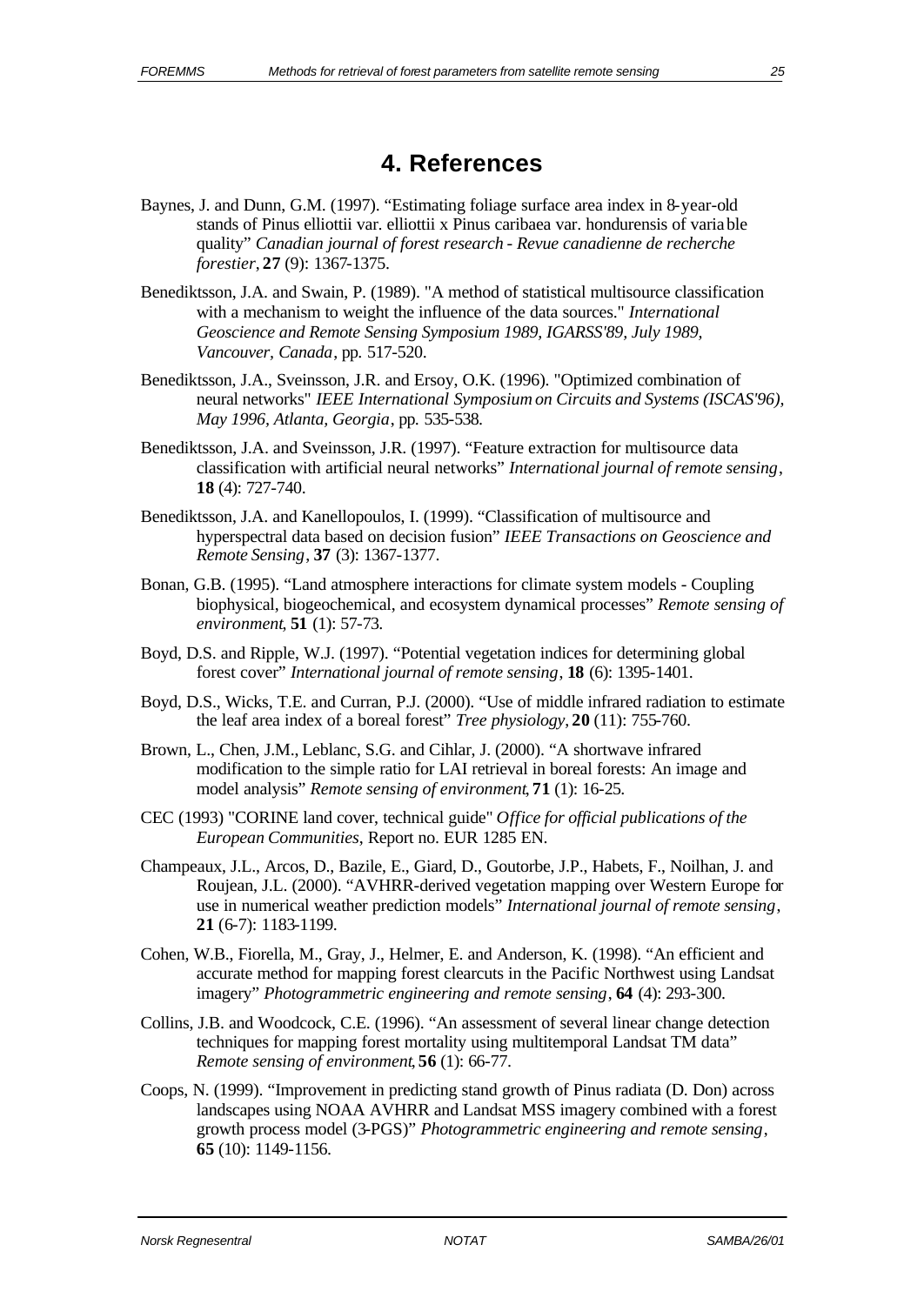- Coppin, P.R. and Bauer, M.E. (1994). "Processing of multitemporal Landsat TM imagery to optimize extraction of forest cover change features" *IEEE Transactions on Geoscience and Remote Sensing*, **32** (4): 918-927.
- Crist, E.P. and Cicone, R.C. (1984). "A physically based transformation on Thematic Mapper data - The TM tasseled Cap" *IEEE Transactions on Geoscience and Remote Sensing*, **GE-22** (3): 256-263.
- Dale, V.H., Offerman, H., Frohn, R. and Gardner, R.H. (1995). "Landscape characterization and biodiversity research" *Measuring and montoring biodiversity in tropical and temperate forests, IUFRO symposium, Chiang Mai, Thailand*, pp. 47-63.
- DeFries, R.S., Hansen, M.C. and Townshend, J.R.G. (2000). "Global continuous fields of vegetation characteristics: a linear mixture model applied to multi-year 8 km AVHRR data" *International journal of remote sensing*, **21** (6-7): 1389-1414.
- ESA (1992). Remote sensing forest map of Europe, ESA/ESTEC, ISY Office, Noordvijk, the Nederlands.
- Fazakas, Z., Nilsson, M. and Olsson, H. (1999). "Regional forest biomass and wood volume estimation using satellite data and ancillary data" *Agricultural and forest meteorology*, **98-99**: 417-425.
- Hansen, M., Dubayah, R. and DeFries, R. (1996). "Classification trees: An alternative to traditional land cover classifiers" *International journal of remote sensing*, **17** (5): 1075-1081.
- Hansen, M.C., Defries, R.S., Townshend, J.R.G. and Sohlberg, R. (2000). "Global land cover classification at 1km spatial resolution using a classification tree approach" *International journal of remote sensing*, **21** (6-7): 1331-1364.
- Holben, B.N. (1986). "Characteristics of maximum-value composite images from temporal AVHRR data." *International journal of remote sensing*, **7** (11): 1417-1434.
- Holmgren, J., Joyce, S., Nilsson, M. and Olsson, H. (2000). "Estimating stem volume and basal area in forest compartments by combining satellite image data with field data" *Scandinavian journal of forest research*, **15** (1): 103-111.
- Huete, A.R. (1988). "A soil-adjusted vegetation index (SAVI)" *Remote sensing of environment*, **25** (3): 295-309.
- Huete, A.R., Liu, H.Q., Batchily, K. and vanLeeuwen, W. (1997). "A comparison of vegetation indices global set of TM images for EOS-MODIS" *Remote sensing of environment*, **59** (3): 440-451.
- Häme, T., Salli, A., Andersson, K. and Lohi, A. (1997). "A new methodology for the estimation of biomass of conifer-dominated boreal forest using NOAA AVHRR data" *International journal of remote sensing*, **18** (15): 3211-3243.
- Häme, T., Heiler, I. and SanMiguelAyanz, J. (1998). "An unsupervised change detection and recognition system for forestry" *International journal of remote sensing*, **19** (6): 1079-1099.
- Høst, G., Steinbakk, G.H., Skare, Ø., Tvete, I.F. and Varin, C. (2001) "FOREMMS WP2- Task 9 Scientific Report: Statistical data analysis; version 3-1." *Norwegian Computing Center*, Report no.
- Jakubauskas, M.E. and Price, K.P. (1997). "Empirical relationships between structural and spectral factors of Yellowstone lodgepole pine forests" *Photogrammetric engineering and remote sensing*, **63** (12): 1375-1381.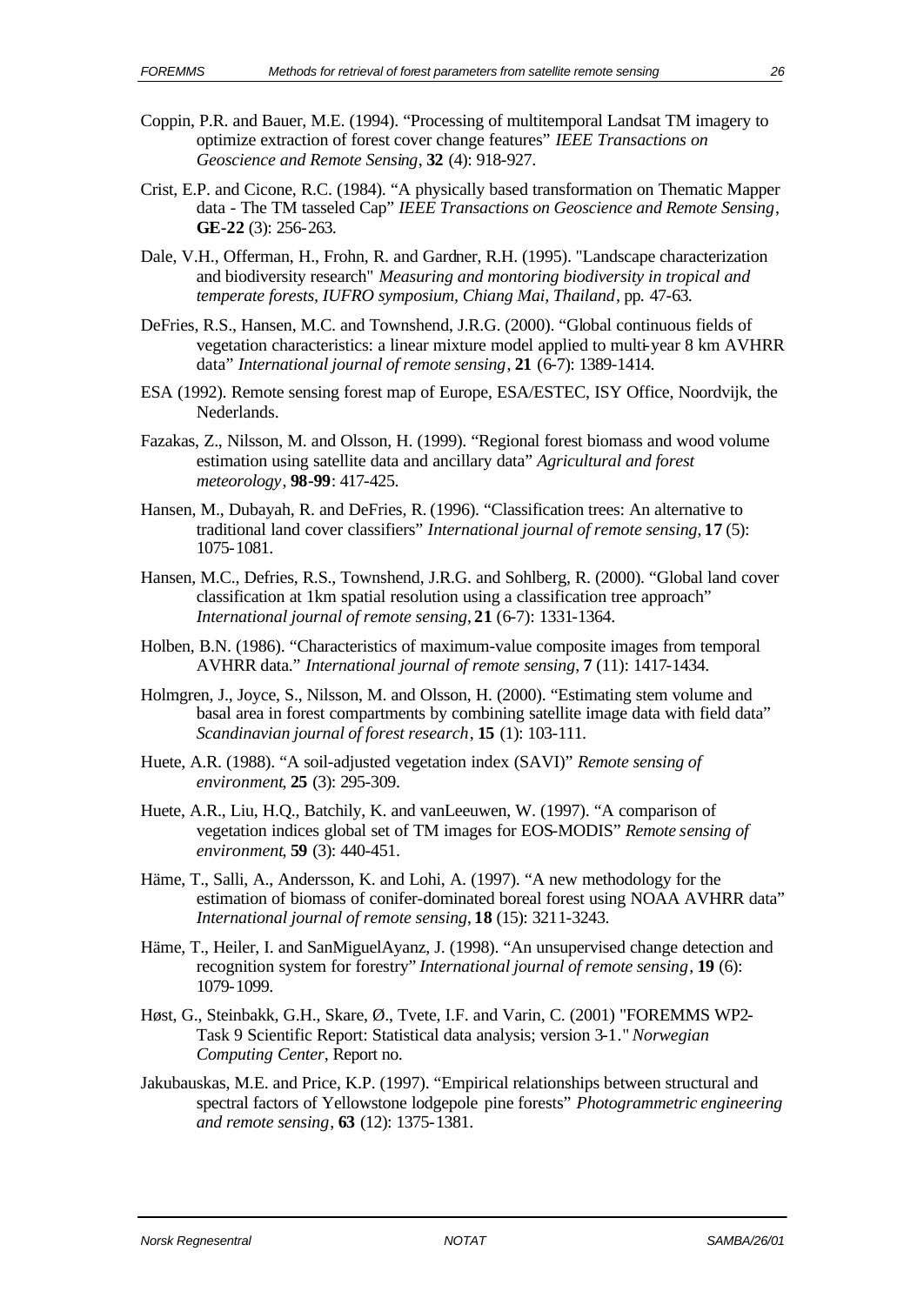- Jeon, B. and Landgrebe, D.A. (1999). "Decision fusion approach for multitemporal classification" *IEEE Transactions on Geoscience and Remote Sensing*, **37** (3): 1227- 1233.
- Klöditz, C., vanBoxtel, A., Carfagna, E. and vanDeursen, W. (1998). "Estimating the accuracy of coarse scale classification using high scale information" *Photogrammetric engineering and remote sensing*, **64** (2): 127-133.
- Knyazikhin, Y., Martonchik, J.V., Diner, D.J., Myneni, R.B., Verstraete, M., Pinty, B. and Gobron, N. (1998a). "Estimation of vegetation canopy leaf area index and fraction of absorbed photosynthetically active radiation from atmosphere-corrected MISR data" *Journal of Geophysical Research-Atmospheres*, **103** (D24): 32239-32256.
- Knyazikhin, Y., Martonchik, J.V., Myneni, R.B., Diner, D.J. and Running, S.W. (1998b). "Synergistic algorithm for estimating vegetation canopy leaf area index and fraction of absorbed photosynthetically active radiation from MODIS and MISR data" *Journal of Geophysical Research-Atmospheres*, **103** (D24): 32257-32275.
- Knyazikhin, Y., Glassy, J., Privette, J.L., Yian, Y., Lotcsh, A., Zhang, Y., Wang, Y., Morisette, J.T., Votava, P., Myneni, R.B., Nemani, R.R. and Running, S.W. (1999). MODIS Leaf Area Index (LAI) and Fraction of Photosynthetically Active Radiation absorbed by vegetation (FPAR) product (MOD15) algorithm theoretical basis document. http://eospso.gsfc.nasa.gov/atbd/modistables.html
- Kumar, P. (1999). "A multiple scale state -space model for characterizing subgrid scale variability of near-surface soil moisture" *IEEE Transactions on Geoscience and Remote Sensing*, **37** (1): 182-197.
- Köhl, M. and Päivinen, R. (1996) "Definition of a system of nomenclature for mapping European forests and for compiling a pan-European forest information system" *Office for Official Publications of the European Commission*, Report no. CL-NA-16-416- EN-C.
- Lee, T., Richards, J.A. and Swain, P.H. (1987). "Probabilistic and evidential approaches for multisource data-analysis" *IEEE Transactions on Geoscience and Remote Sensing*, **25** (3): 283-293.
- LeHegaratMascle, S., Bloch, I. and VidalMadjar, D. (1997). "Application of Dempster-Shafer evidence theory to unsupervised classification in multisource remote sensing" *IEEE Transactions on Geoscience and Remote Sensing*, **35** (4): 1018-1031.
- Lobo, A., Marti, J.J.I. and GimenezCassina, C.C. (1997). "Regional scale hierarchical classification of temporal series of AVHRR vegetation index" *International journal of remote sensing*, **18** (15): 3167-3193.
- Loveland, T.R., Merchant, J.W., Ohlen, D.O. and Brown, J.F. (1991). "Development of a land-cover characteristics database for the conterminous United-States" *Photogrammetric engineering and remote sensing*, **57** (11): 1453-1463.
- Luettgen, M.R. and Willsky, A.S. (1995). "Likelihood calculation for a class of multiscale stochastic -models, with application to texture-discrimination" *IEEE transactions on image processing*, **4** (2): 194-207.
- Mickelson, J.G., Civco, D.L. and Silander, J.A. (1998). "Delineating forest canopy species in the northeastern United States using multi-temporal TM imagery" *Photogrammetric engineering and remote sensing*, **64** (9): 891-904.
- Muchoney, D.M. and Haack, B.N. (1994). "Change detection for monitoring forest defoliation" *Photogrammetric engineering and remote sensing*, **60** (10): 1243-1251.
- Nielsen, A.A., Conradsen, K. and Andersen, O.B. (2001). "Change detection in the 1996- 1997 AVHRR oceans pathfinder sea surface temperature data." *The 12th*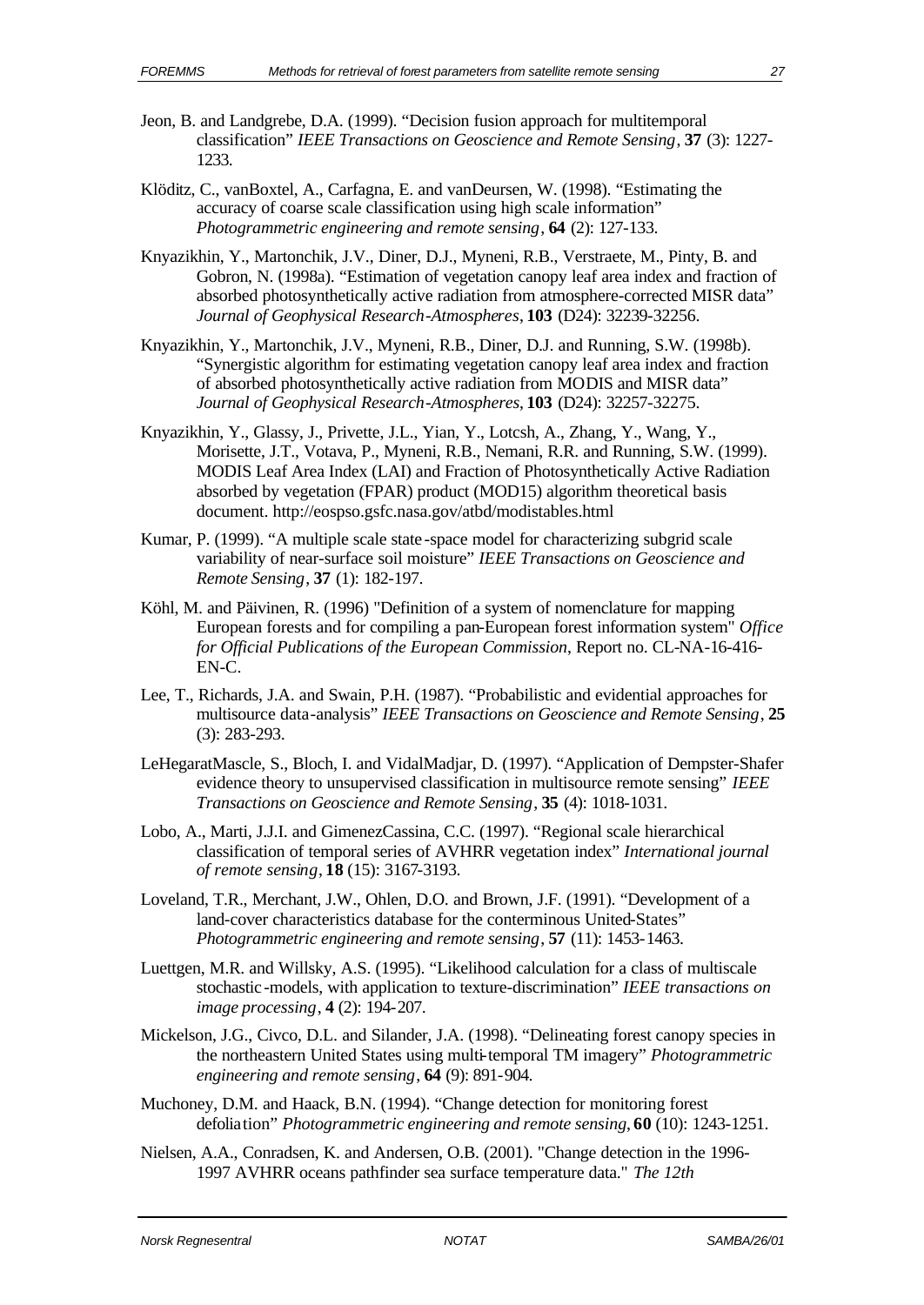*Scandinavian conference on image analysis, 11-14 June 2001, Bergen*. *Norwegian Society for Image Processing and Pattern Recognition, NOBIM*, pp. 725-732.

- Nilson, T., Anniste, J., Lang, M. and Praks, J. (1999). "Determination of needle area indices of coniferous forest canopies in the NOPEX region by ground-based optical measurements and satellite images" *Agricultural and forest meteorology*, **98-9**: 449- 462.
- O'Neill, R.V., Krummel, J.R., Gardner, R.H., Sugihara, G., Jackson, B., DeAngelis, D.L., Milne, B.T., Turner, M.G., Zygmunt, B., Christensen, S.W., Dale, V.H. and Graham, R.L. (1988). "Indices of landscape pattern." *Landscape ecology*, **1** (3): 153-162.
- Pinder, J.E. and McLeod, K.W. (1999). "Indications of relative drought stress in longleaf pine from Thematic Mapper data" *Photogrammetric engineering and remote sensing*, **65** (4): 495-501.
- Raviv, J. (1967). "Decision making in markov chains applied to the problem of pattern recognition" *IEEE transactions on information theory*, **13**: 536-559.
- Reed, B.C., Brown, J.F., VanderZee, D., Loveland, T.R., Merchant, J.W. and Ohlen, D.O. (1994). "Measuring phenological variability from satellite imagery" *Journal of vegetation science*, **5** (5): 703-714.
- Roy, D.P. (1997). "Investigation of the maximum normalized difference vegetation index (NDVI) and the maximum surface temperature (T-s) AVHRR compositing procedures for the extraction of NDVI and T-s over forest" *International journal of remote sensing*, **18** (11): 2383-2401.
- Royle, D.D. and Lathrop, R.G. (1997). "Monitoring hemlock forest health in New Jersey using Landsat TM data and change detection techniques" *Forest science*, **42** (3): 327- 335.
- Sachs, D.L., Sollins, P. and Cohen, W.B. (1998). "Detecting landscape changes in the interior of British Columbia from 1975 to 1992 using satellite imagery" *Canadian journal of forest research - Revue canadienne de recherche forestier*, **28** (1): 23-36.
- Sohn, Y.S., Moran, E. and Gurri, F. (1999). "Deforestation in north-central Yucatan (1985- 1995): Mapping secondary succession of forest and agricultural land use in Sotuta using the cosine of the angle concept" *Photogrammetric engineering and remote sensing*, **65** (8): 947-958.
- Solberg, A.H.S., Bosnes, V. and Storvik, G. (1995). "Tissue classification in MR images based on a mixed pixel model" *9th Scandinavian Conference on Image Analysis., June 6-9, 1995, Uppsala, Sverige*.
- Solberg, A.H.S., Taxt, T. and Jain, A.K. (1996). "A Markov random field model for classification of multisource satellite imagery" *IEEE Transactions on Geoscience and Remote Sensing*, **34** (1): 100-113.
- Swain, P.H. (1978). "Bayesian classification in a time-varying environment" *IEEE Transactions on systems man and cybernetics*, **8**: 879-883.
- Tian, Y.H., Zhang, Y., Knyazikhin, Y., Myneni, R.B., Glassy, J.M., Dedieu, G. and Running, S.W. (2000). "Prototyping of MODIS LAI and FPAR algorithm with LASUR and LANDSAT data" *IEEE Transactions on Geoscience and Remote Sensing*, **38** (5): 2387-2401.
- Todd, S.W. and Hoffer, R.M. (1998). "Responses of spectral indices to variations in vegetation cover and soil background" *Photogrammetric engineering and remote sensing*, **64** (9): 915-921.